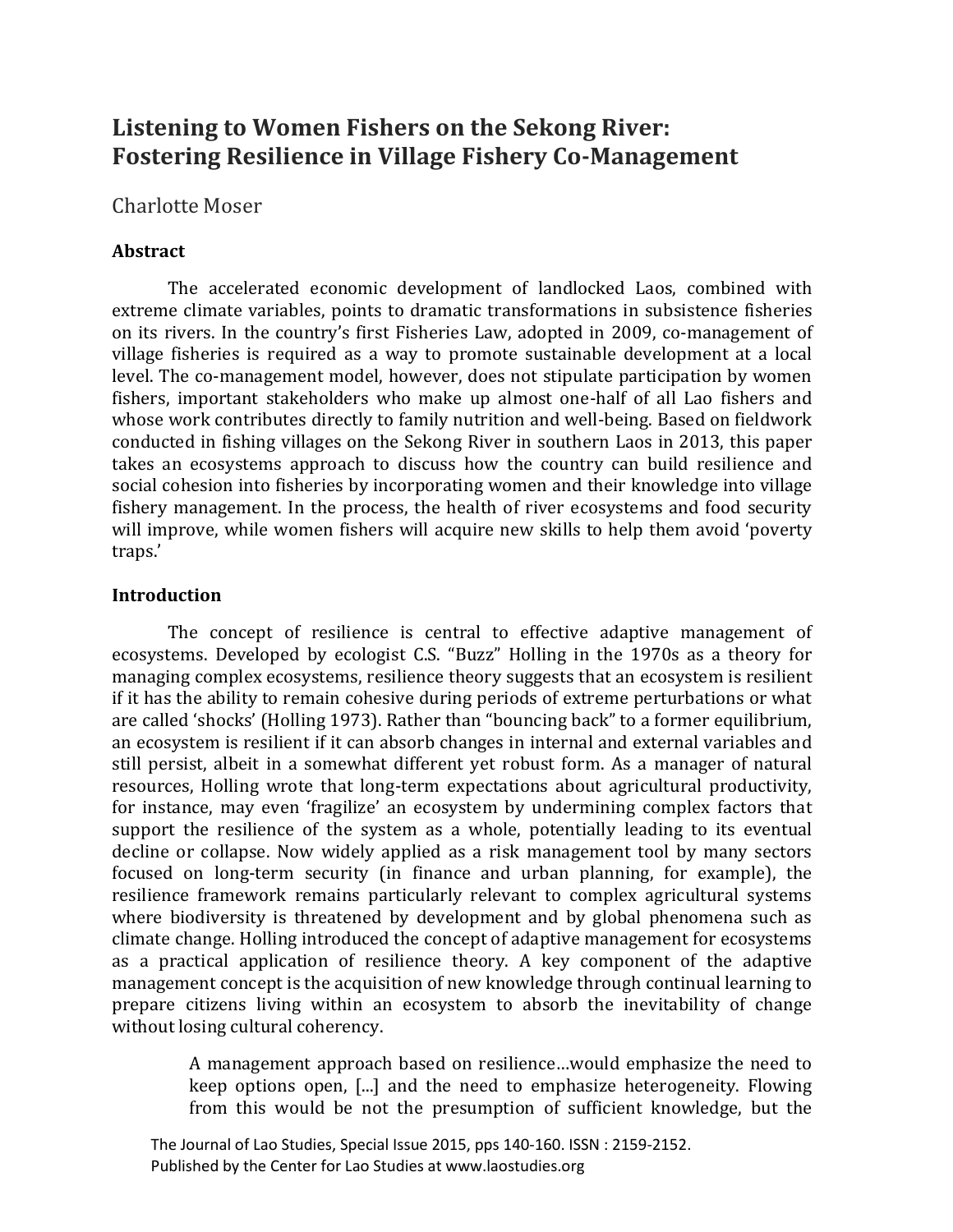recognition of our ignorance: not the assumption that future events are expected, but that they will be unexpected. The resilience framework can accommodate this shift in perspective, for it does not require a precise capacity to predict the future, but only a qualitative capacity to devise systems that can absorb and accommodate future events in whatever unexpected form they may take. (Holling 1973: 21)

Co-management of ecosystems has evolved as an effective adaptive management methodology that promotes sustainable development premised on the concept of resilience (Berkes 2004; Charles 2004; Olsen et al. 2004; Lebel et al. 2006; Arthur et al. 2012). Highlighting the need to take all stakeholders into account in managing natural resources, co-management strengthens the implications of participatory governance by promoting shared goals and communal values in preserving an ecosystem (Jentoft et al. 1998; Gutierrez 2012). Under this model, local or regional government is the comanager of natural resources with local users, and so some level of decentralization of government is necessary for co-management to exist (Berkes 2004; Folke et al. 2007). In co-management, the communicative and collaborative process through which regulations are formed—who participates, how debates are structured, how knowledge is employed, how conflicts of interest are addressed, and how agreements are reached—are just as important as government regulations (Jentoff et al. 1998).

By the late 1980s, as it opened up to economic expansion and improved its transport and communication sectors, Laos had coalesced its policy decision making within the central government while simultaneously decentralizing governing authority to provinces and districts. During its many years of isolation, Laos had retained relatively high-quality natural resources. Beginning in the 1990s, a number of international organizations, nongovernmental organizations (NGOs), and bilateral and multilateral donors began providing financial and technical support to document and monitor the health of wildlife species in Laos, many of which were eventually added to the International Union for Conservation of Nature (IUCN) Redlist of Endangered Species (Timmins 1993). In addition to IUCN, these conservation efforts were conducted by the Wildlife Conservation Society (WCS), the World Wide Fund for Nature (WWF), the Swedish International Development Agency (SIDA), the Netherlands government, the Ministry of Foreign Affairs of Finland, and a number of other NGOs. Attention to the country's biological diversity led to an examination of the policies and practices shaping the management of Laos' natural resources and the government's role in supporting sustainable development (Baird 1996; 1998b; 1999). The potential for developing hydropower by building large-scale dams on the Mekong River and its tributaries in Laos had been debated since the 1950s, but by the late 1990s, with Laos' rapid economic expansion under way, analysis of the impact of hydropower development increased (Shoemaker 1998; IRN 1999). More recently, Friend (2009), Baird and Shoemaker (2008) and Baird (2011) have written about how dams would affect wild capture fisheries and the migration of fish spawning in the Mekong and Sekong Rivers. Linkages between economic development and affected fish populations, and food and economic security, have been discussed in the context of trade-offs (Ziv 2012), food-led regional development (Arthur 2011) and environmental degradation and natural resource-dependent populations in Laos (Fenton 2010).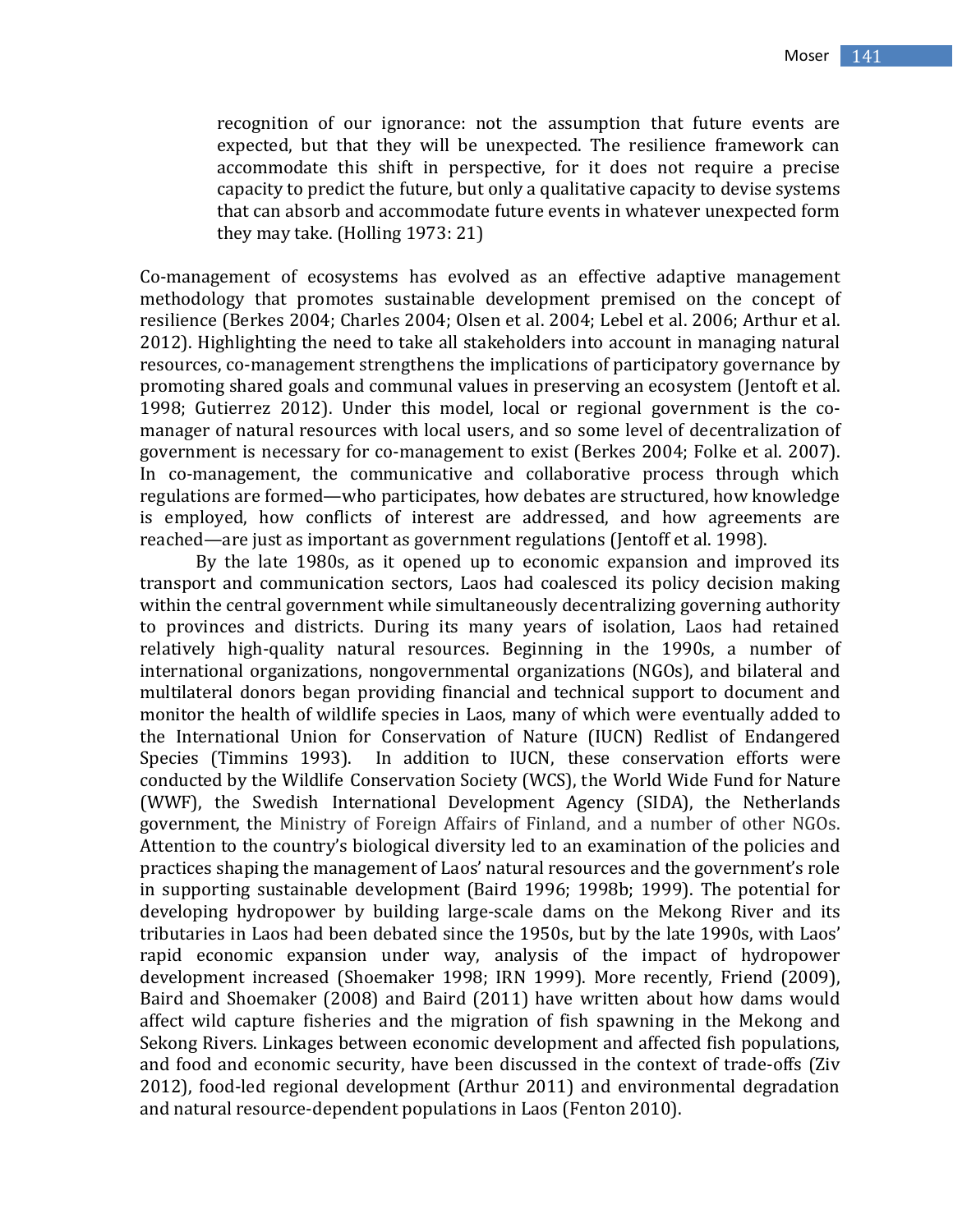$\overline{a}$ 

A major transborder river, the Sekong River begins in the Annamite Mountains, just over the border from Laos in Viet Nam, and flows south through the country's southernmost (and two of its poorest) provinces—Attapeu and Sekong—before crossing into Cambodia where it joins the Mekong River at Stung Treng Town near the border. The Sekong watershed includes several river tributaries, including the Xekaman, Xesou and the Xe Pian Rivers; many streams and ponds, among them the Houay Ho; and one of the country's major wetlands, the Beung Kiat Ngong Wetlands in adjacent Champassak Province. Because of its waterways and wetlands, aquatic life is abundant in southern Laos, where the people consume more aquatic resources than anywhere else in the country; more than 70 percent of animal protein in daily diets is derived from aquatic resources (Hortle 2007). Almost 80 percent of rural people living in southern Laos engage in fishing activities daily (FAO 2006).

"Participation by Women Fishers in Community-Managed Fisheries in Sekong River Basin, Lao PDR" was a two-month local water governance project conducted in 2013 by the author.<sup>1</sup> Its objective was to gather anecdotal information about how women fishers are integrated into village-based fisheries management with the goal of informing the creation of two new village-based fishery management committees slated by the Mekong River Commission for the Sekong basin in late 2013 (World Bank 2012- 2014). With technical support from IUCN-Lao PDR, focus groups were arranged in six villages in the Samakhixay and Saysettha districts of Attapeu Province in southern Laos. Villages were selected based on their prior involvement in Fish Conservation Zones (FCZs) set up in the Sekong basin and their participation in local fishery management. Making up one of the country's poorest and least densely populated areas, with a total land area of 139,056 hectares, these districts have a total population of under 32,000 people, living in sometimes remote villages and supporting themselves almost entirely through subsistence wet rice farming and fishing. Almost 60 percent of the population is lowland Lao, with the remainder from Oy, Brao, Alak, Talieng and Nya Heun ethnic groups (ADB 2012).

Over a two-week period in early 2013, 95 fishers, including 55 women, participated in focus groups in Ban Hom, Ban Saphaothong, Ban Vaththat, Ban Xaysy, Ban Sokkham, and Ban Sakhae. The principal village fishing grounds were the Sekong River; its tributary, the Xekaman River converging at Attapeu Town; Houay Ho Dam Reservoir to the north; and nearby ponds and streams. The area has no year-round rice field irrigation, but in the rainy season women fish in flooded rice paddies. An additional CPWF grant to IUCN-Lao PDR supported a one-day Mekong Water Dialogue in Attapeu Town at the end of the field study that included participation by selected women fishers and village heads from the study as well as officials from the Provincial Office of Natural Resources and Environment (PONRE) and the Lao Women's Union.

<sup>1</sup> Charlotte Moser, a consultant for IUCN, conducted this independent research project with grant support from the Consultative Group on International Agricultural Research (CGIAR) Challenge Program for Water & Food Opportunity Fund (CPWF) and The Asia Foundation-Lao PDR.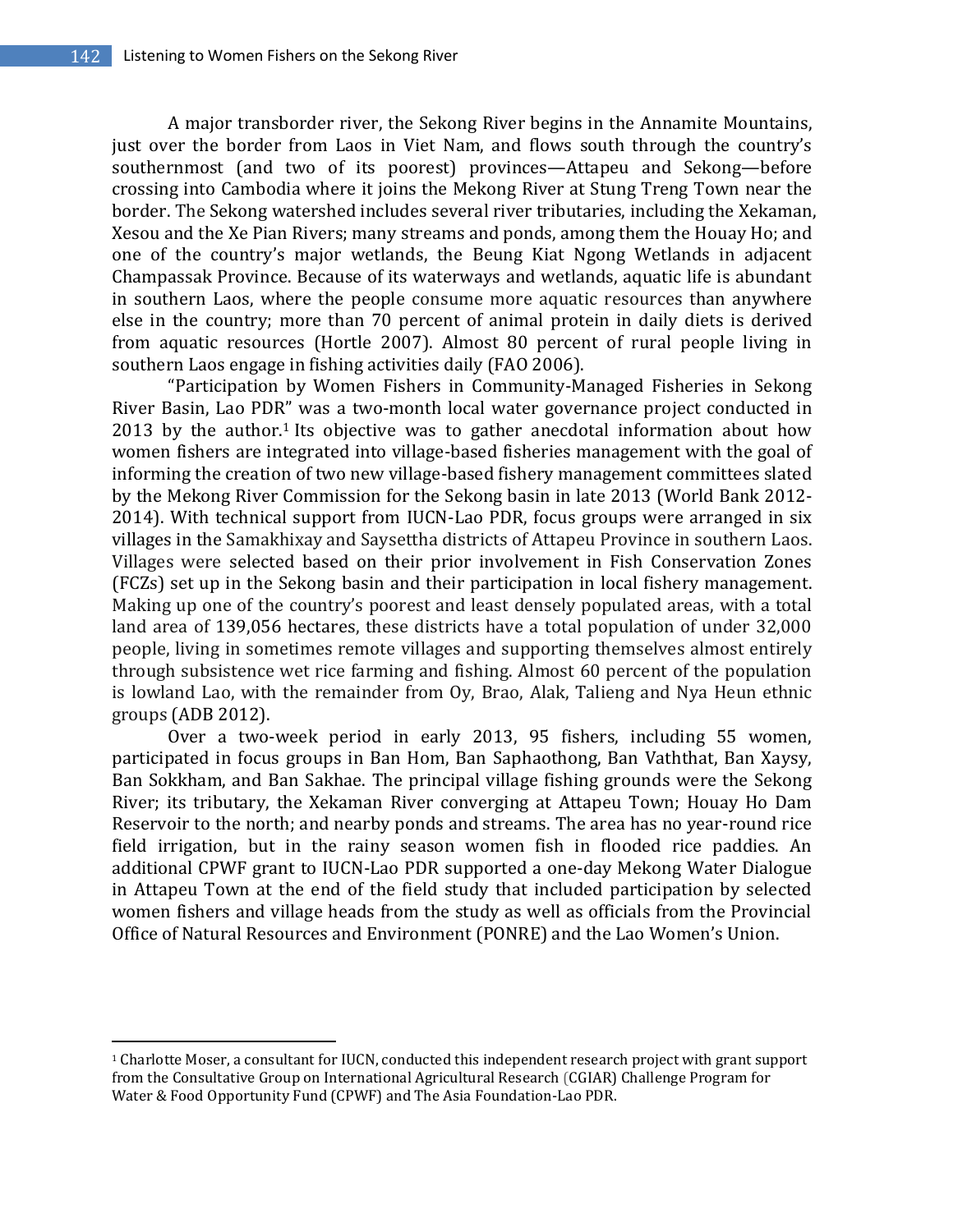### **Co-Management of Village Fisheries: Who Makes Decisions at the Local Level?**

Analysts strongly believe that decision making at the local level is key to sustainable development and an essential tool for adaptive management to ensure the resilience of an ecosystem (Pomeroy 1998; Jentoft 1998). A study in Chile (Gutierrez 2012) found that co-management of fisheries is most effective when community leadership is proactive and promotes social cohesion, defined as working toward the well-being of all its members, working toward decreasing exclusion and marginalization, creating a sense of belonging, promoting trust and offering its members the opportunity for upward mobility. In Laos, natural resource comanagement involves a balance between governance oversight at the central and provincial level and actual implementation through village fishery management committees. The fishery sector in the country began to adopt practices of adaptive comanagement in the early 1990s (Baird 1996, 1998; Claridge et al. 1997; Pomeroy 1998). By late 1993, local governments in a few villages on the Mekong River had established a process for allowing villages to voluntarily set up regulations for managing aquatic resources (Baird 2006). Regulations adopted by villages included establishing FCZs essentially no-fishing zones—in the mainstream Mekong, banning destructive fishing methods like dynamite and electroshock, managing natural ponds and rice-field paddy wetland areas, protected flooded forest habitat, and conserving and sustainably managing frogs and juvenile fishes (Baird 1998b; 2005; 2006).

The design and implementation of co-management projects in Lao village fisheries now varies widely from district to district (Baird 2006). Some are dominated by the politics of the Lao People's Revolutionary Party, requiring endorsement from village or district officials with little real decision-making powers being devolved to resource users (Baird 2006). In such cases, the co-management label that implies local participation by the local community may be more symbolic than actual, and in reality, represent a form of top-down management that promotes homeostasis rather than resilience. Nevertheless, when Laos adopted its first Fishery Law in 2009 in consultation with international and regional fishery policy groups, <sup>2</sup> village fishery comanagement became a requirement (Cacaud et al. 2008). *Guidelines for Fisheries Co-Management* (Lao PDR 2009), adopted by the Department of Livestock and Fisheries, aimed to provide district and provincial authorities with the necessary steps for the promotion and maintenance of village co-management of fisheries. The final guidelines were developed as an output of the project "Aquatic Resources Management to Improve Rural Livelihoods (ARL) of the Xe Kong Basin," a project conducted by World Wildlife Fund-Lao PDR from 2005 to 2009 that established FCZs in 26 locations in the lower Sekong River (WWF 2009). The ARL project was itself an outgrowth of efforts begun in the previous decade to promote participatory planning by managing FCZs formed throughout southern Laos (Chomchanta et al. 2000; Baird 2006).

<sup>&</sup>lt;sup>2</sup> Participants in the process were the United Nations Food and Agriculture Organization (FAO-Legal Service and the Regional Office for Asia and the Pacific), WWF, the Mekong River Commission's Fisheries Programme, in particular its Fisheries Management and Governance Component, the Asian Institute of Technology and the WorldFish Center (SE Asia Regional Office).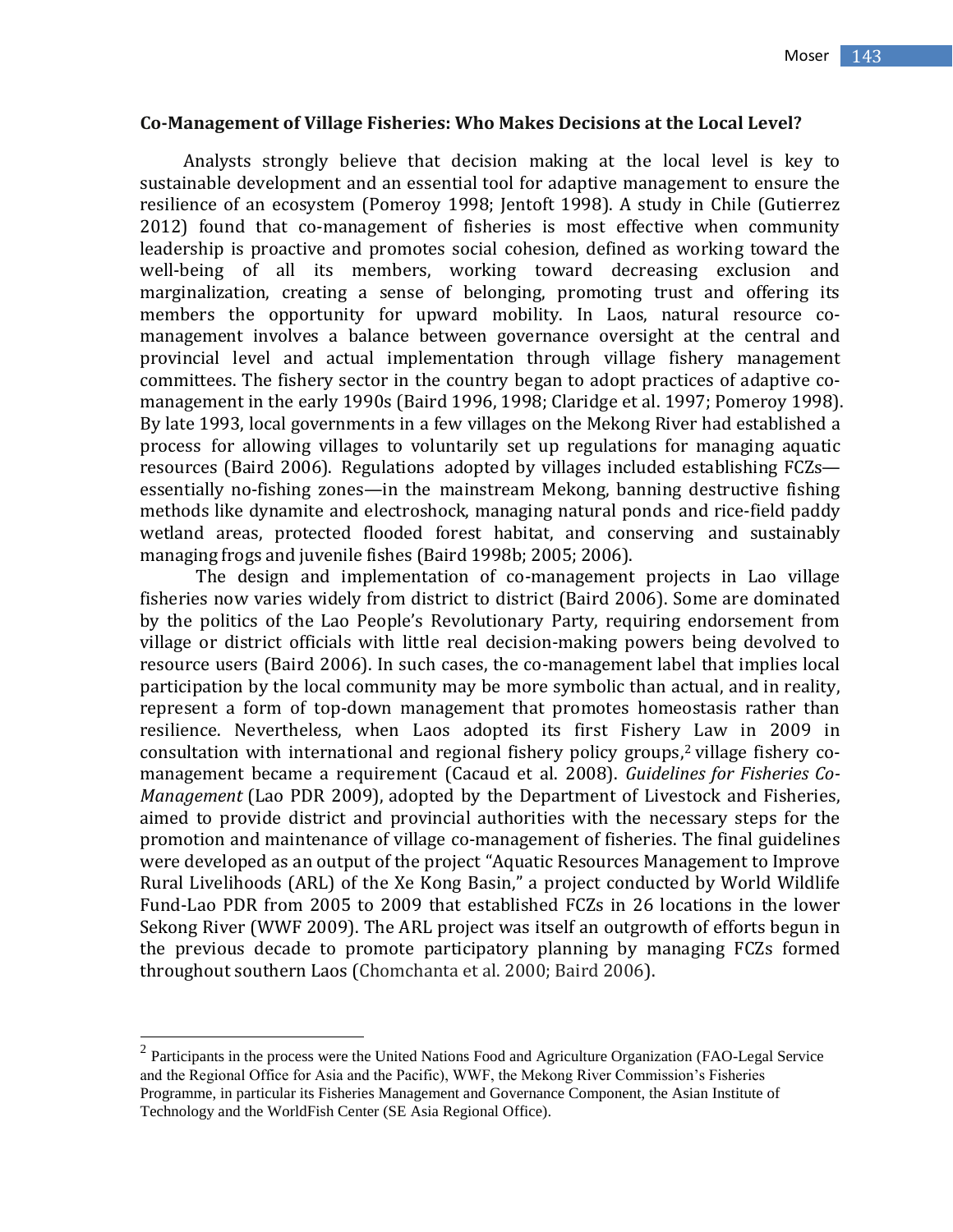From the outset, village fishery committees typically were appointed by village heads, rather than elected, to oversee enforcement of the FCZs. To reduce conflict over territorial rights to fishing grounds, the committees were authorized to impose fines for destructive fishing practices, and for poaching by fishers who came to village fishing grounds from other areas. However, the *Guidelines for Fisheries Co-Management* provide no clear option for village response to other issues important to managing river fishing, such as changes in water quality affecting fish populations, or to specific requirements about which stakeholders should participate in village fishery decisions. Instead, the guidelines state only that "as much as possible, the needs of women, poorer households, and minorities should be given specific consideration" (Lao PDR 2009:10). How much benefit a village receives by maintaining an FCZ, or what difference broad representation of stakeholders might make to sustaining an FCZ, has not been examined in Laos, though the Chile study (Gutierrez 2011) that measured these conditions has had interesting results. While follow-up evaluations on the success of the FCZs and the village fishery committees in Laos have apparently not been conducted, <sup>3</sup> in 2012, as part of a US \$26 million grant to the Ministry of National Resources and Environment (MoNRE), which is part of the Mekong Integrated Water Resources Management Plan (MIWRMP), the World Bank stipulated that two additional village-based fishery management committees be established on the Sekong River that were to be designed and administered by managers at PONRE in Attapeu (World Bank 2012-14).

## **The Absence of Gender Mainstreaming in Small-Scale Village Fisheries**

Improving the well-being of rural women has been an emerging development priority for Laos (Murray et al. 1998; Cleaver 2000; Ireson-Doolittle et al. 2004; Chamberlain 2005). Though by no means universal, the diverse ethnic groups that make up Laos have traditionally given broad authority to women, including matrilocal residence, inheritance of land by daughters, and women's control over money and management of family finances (Chamberlain 2006:15). Agricultural women are involved in domestic pursuits, such as tending gardens and gathering foods from forests and wetlands to feed their families, while men find meat through either hunting or fishing. The introduction of laws and regulations imposed by external authorities, along with the conditions that require such regulations, may reflect social or environmental upheaval—for instance, a lack of access by both genders to productive natural resources—that promotes the replacement of a traditional complementarity between the genders with a more stratified, even oppositional state of gender relations more in line with Western practices. The argument has even been made that, as a result of Western influence in Laos, women's rights are replacing women's power (Chamberlain 2006).

All women in Laos over the age of 18 are automatically members of the Lao Women's Union (LWU). The LWU, founded in 1955 as one of the country's four official mass organizations, was originally part of the Lao Patriotic Women's Association, which aimed at mobilizing women to participate in the struggle for national independence. By

 $\overline{a}$ 

<sup>3</sup> Personal communication with Victor Cowling, Technical Advisor, WWF Greater Mekong Programme, Vientiane, April 3, 2013.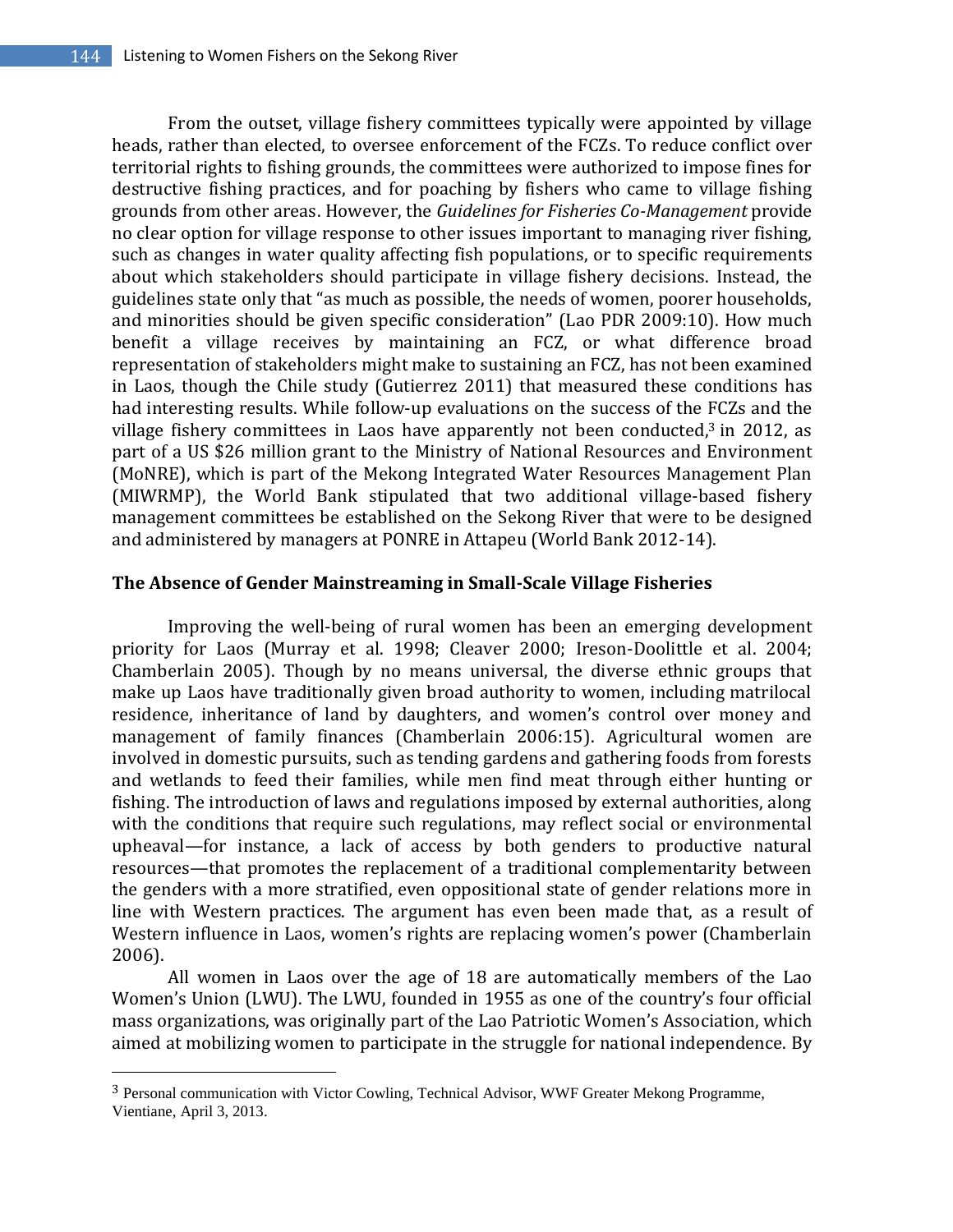law, every village in Laos must appoint a female representative to the LWU to serve as a bridge between the Lao People's Revolutionary Party, the government, and Lao women (World Bank 2013). The main function of the unpaid LWU representative, who serves on the historically all-male village council, is to preserve the existing social order by supporting the traditional roles of women as wives, mothers and household managers.

LWU comes to our village one or two times per year. They teach us how to work with men and have good social development, be a good mother, how to keep things clean. They also teach us about believing in government policy. (Moser 2013:11)

Generally, village women interviewed in field studies regard taking on the LWU role as a time-consuming duty, adding the responsibility for organizing village cultural functions to their already overloaded domestic schedules (Moser 2013). Since the mid-2000s, however, Laos has made other efforts to increase the responsiveness of national policies toward women. The National Commission for the Advancement of Women (NCAW), created in 2003 to formulate women's policies, has a National Strategy for the Advancement of Women (2011–2015) and is now focused on advancing human rights for Lao women, particularly in regard to health care, education, economic opportunity and reducing violence toward women (World Bank 2013).

While it has periodically called for the election of more women as village chiefs, the LWU has not historically encouraged, or provided training for, leadership and decision making by women (Ireson-Doolittle et al. 2004; LWU 2012). In Lao villages, a clear division of labor exists between the public and private spheres for men and women. As heads of households, men generally speak for households and are elected or appointed to positions of authority within village social and political organizations. With the exception of widowed or divorced women who are considered heads of households, village women restrict their non-work activities to the private, domestic sphere and to community social matters. Economic divisions, even within the informal economy of most Lao villages, also exist in households (Ireson-Doolittle et al. 2004). Men are expected to be the primary earners in the family. Large fish caught by any family member are sent to market while small fish become food for the family. Income is turned over to wives who, as the household money managers, use it to buy additional food and to pay for other family needs. One important exception is the role of women in fish trading in Laos (Walker 1999), a more formal and complex economy where women play a significant role as traders of fish, other foods and household goods. In the study of fish trading in Attapeu published by the Living Aquatic Resources Research Center (LARReC), for example, it is noteworthy that all three large-scale fish traders in the province were women, providing cash when necessary to small-scale village fish traders and fisher traders, who were primarily men (Phonvisay 2006).

In 1995, Laos was a signatory to the Beijing plan adopted by the UN Conference on Women attended by an LWU delegation as the country's official representation. Three environmental actions were adopted at the conference: 1) to involve women actively in environmental decision making at all levels; 2) to integrate gender concerns and perspectives in policies and programs for sustainable development; and 3) to strengthen or establish mechanisms to assess the impact of development and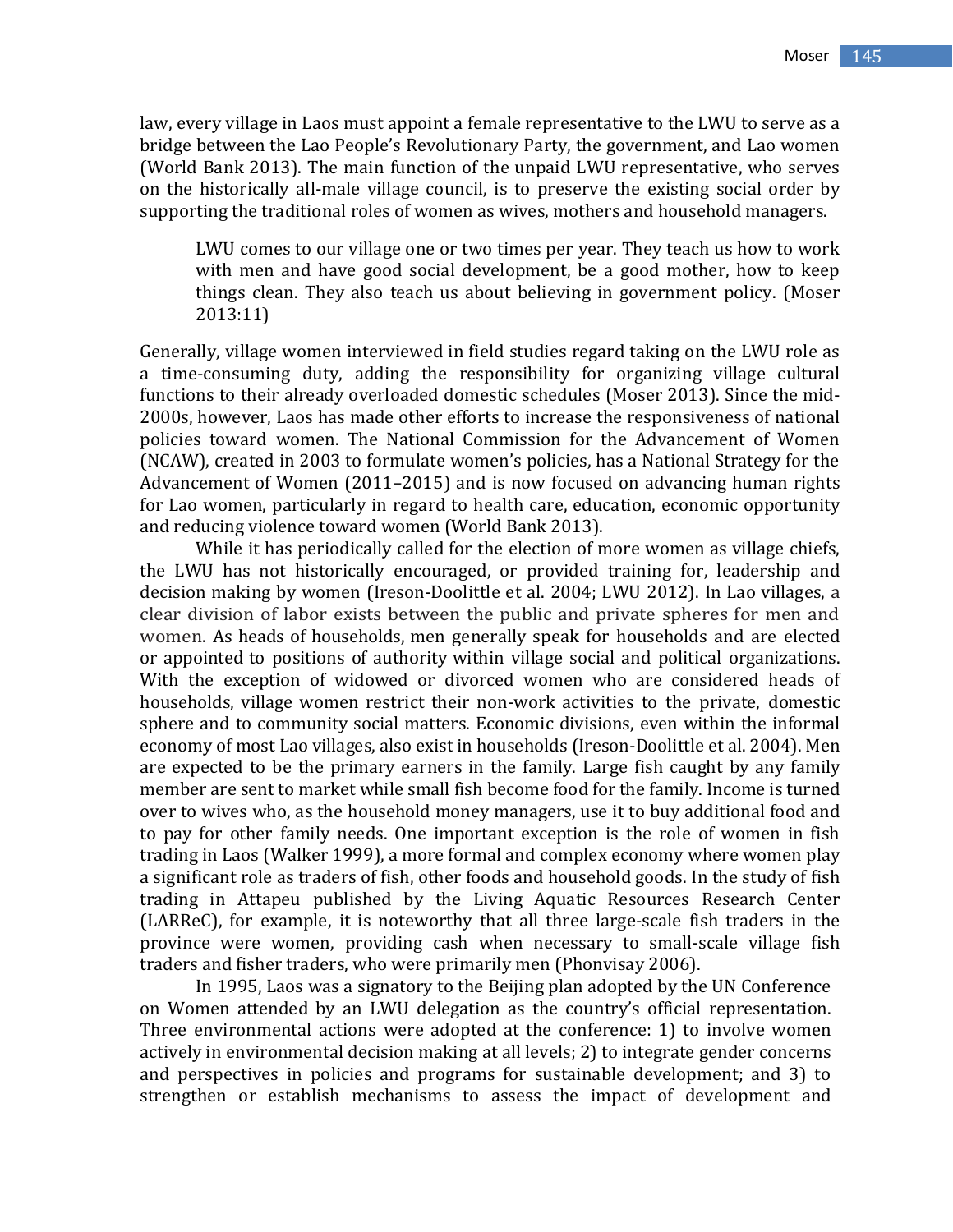environmental policies on women (Earle 2013). Subsequent to the Beijing meeting, analysis of gender mainstreaming in fisheries has been conducted worldwide and led since the late 1980s by the UN's Fishery Industries Division of the Food & Agriculture Organization (FAO) (Haque 1988; Abbasi 1994; Tietze 1995). The first Global Symposium on Gender and Fisheries, held in Malaysia in 2004 and sponsored by the Asian Fisheries Society (Global Symposium 2004), has made particular contributions to the advancement of gender studies in Asia Pacific fisheries (Vunisea 2008; Williams 2012; Lentisco 2012) and elsewhere (Matthews 2012).

A flurry of gender mainstreaming activities took place in fishery management agencies at the Lao central-government level in the decades following the Beijing conference (Kusakabe 2002, 2006, 2010; Hartman et al. 2004; Lentisco et al. 2012). In 1999, the Department of Livestock and Fisheries began training women for aquaculture and community fish pond management, a high government priority for commercial development and a sector widely promoted throughout Southeast Asia as a fishery activity that women could integrate into their daily domestic activities (Kusakabe 2002; Williams 2012). Similarly, in the 1990s, the Mekong River Commission (MRC) began tracking involvement by women in fishery management in the four Lower Mekong countries (Sriputinibondh 2004; Kusakabe 2006, 2010). In 2004, the MRC gender program published research about Lao women fishers' access and rights to natural resources (Hartmann 2004), leading to additional research on the topic (Chamberlain 2005). In 2010, an important step was taken when the Ministry of Agriculture and Forestry, working with the FAO, published the *National Gender Profile of Agricultural Households*, the country's first effort to disaggregate gender data from Laos's agriculture sector, including fisheries (Lao PDR 2010). This baseline data is important because it allows analysis to focus specifically on gender as a key factor in improving fishery management and policy.

Gender mainstreaming in Lao fisheries, nevertheless, appears to have stayed at the national administrative level with very little analysis conducted on the village impact of national gender mainstreaming in natural resource management. Fishing is a livelihood in Laos that is passed down through generations of women. This is true in Attapeu Province where significantly more women than in any other province in Laos engage in subsistence fishing, almost equalling male involvement in fishing (Lao PDR 2010). While generalizations about strict gender divisions of labor can be misleading, river fishing with larger gear is widely considered a male activity (World Bank 2013). Men fish on rivers, casting nets from boats, and women fish in wetlands but also in rivers with scoop nets and other small-scale gear, using simpler, more traditional gear (Claridge et al. 1997). Women also provide important support services to their husbands' river fishing, such as paddling boats, mending nets, collecting bait and keeping accounts, activities that are unacknowledged or undercounted as part of the financial cost of fishing. While men will sometimes also fish in wetlands, particularly during the dry season and if families are especially poor and cannot afford boats, typically only women and children (both male and female), gather aquatic resources from flooded rice paddies, streams, marshes and other lowland floodplains (Meusch et al. 2003).

These distinctions align with other gender divisions in rural Lao families. Accustomed to acting in the public sphere, men will often travel long distances to find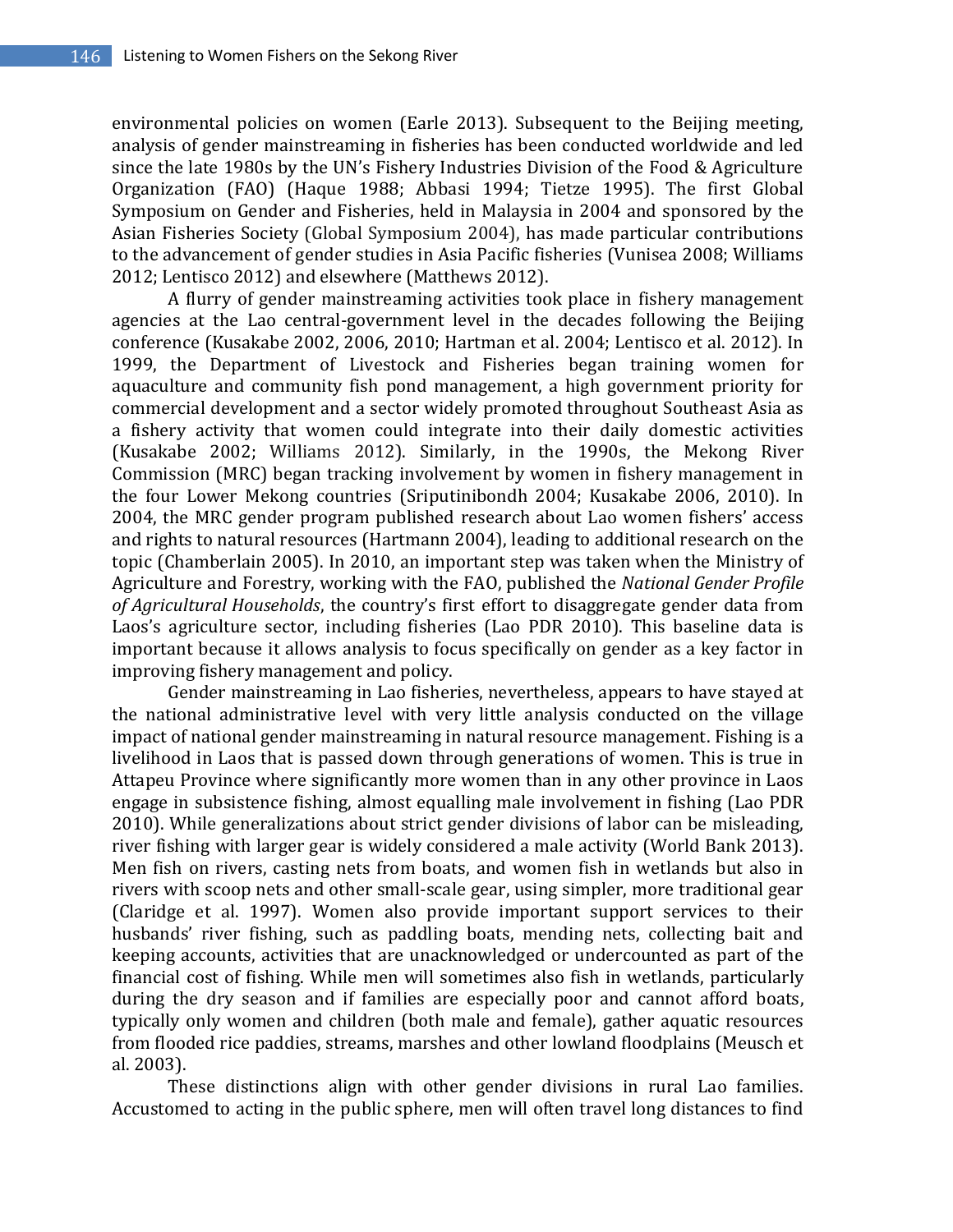productive fishing grounds such as the reservoir created by the Houay Ho dam where the government has introduced the rapidly reproducing Nile tilapia. Wetlands, usually located closer to villages, are more accessible to women, and fishing in them can more easily be incorporated into their daily domestic routines. Along with less marketable fish from the rivers, the small fish, frogs, turtles, crabs, and shrimp that women harvest from wetlands are lower-quality aquatic products that bring in a lower unit price in markets but that still retain high nutritional value (Fenton 2010; Kawaraziuka 2010; Arthur 2011). They are more often consumed than sold. With declining fish stocks in the rivers, many women report fishing in wetlands two or three times per day, often with other women and children, to prepare adequate meals for their families (Moser 2013). If fish or other protein sources are not found, however, people sometimes depend on garden vegetables, non-timber forest products, or aquatic plants for food, limiting the nutritional variety in their diets. As one woman in Attapeu put it:

If we catch enough to eat, we go fishing once a day. If not, we go more. In the dry season, if our husbands catch big fish, we try to sell it in the market. We eat what we can't sell or what the women catch in the paddies or ponds. We get vegetables from the ponds and we eat bamboo. (Moser 2013:7)

Aquatic resources from rice paddies, marshes and other wetlands are important but often-overlooked sources of nutrition for families in Laos (Meusch et al. 2003; Halwart 2003). The economic value of wetland food contributed by women to maintaining family health and nutrition deserves greater attention. Some data are available that measure the economic value of wetlands to community livelihoods. In 2010, when the government submitted an application to declare the Beung Kiat Ngong Wetlands in southern Laos a Ramsar Wetlands Site of International Importance, it was estimated that resources from the wetlands, particularly fish, frogs and aquatic vegetables, contributed US \$850,000 annually to the local economy (IUCN 2011). In neighboring Cambodia, a household study in the wetlands of Ream National Park estimated that wetland fishing contributed 65 percent of household income for families living around the wetlands (Horwitz 2012).

## **Women and Village Fishery Decision Making: Excluded—or Hidden in Plain Sight?**

Fishing in rice paddies, marshes and other wetlands is a category of wild capture fishing included in the Fishery Law and in the *Guidelines for Fisheries Co-Management.* Yet about 90 percent of village fishery committees in the 2013 study were made up of men who fish on the river and are typically appointed by male village heads, not elected by villagers (Moser 2013). Considering the importance of wetland catches and women's small-scale catches from rivers and streams to daily family nutrition, the absence of women on fishery management committees reflects an imbalance in village representation. The method for assembling the fishery committees may be responsible for this. In its 2003 report, "Governance and participation in Laos," Sida, the Swedish aid agency, noted that women were more likely to be in leadership roles if they were elected rather than appointed (Chagnon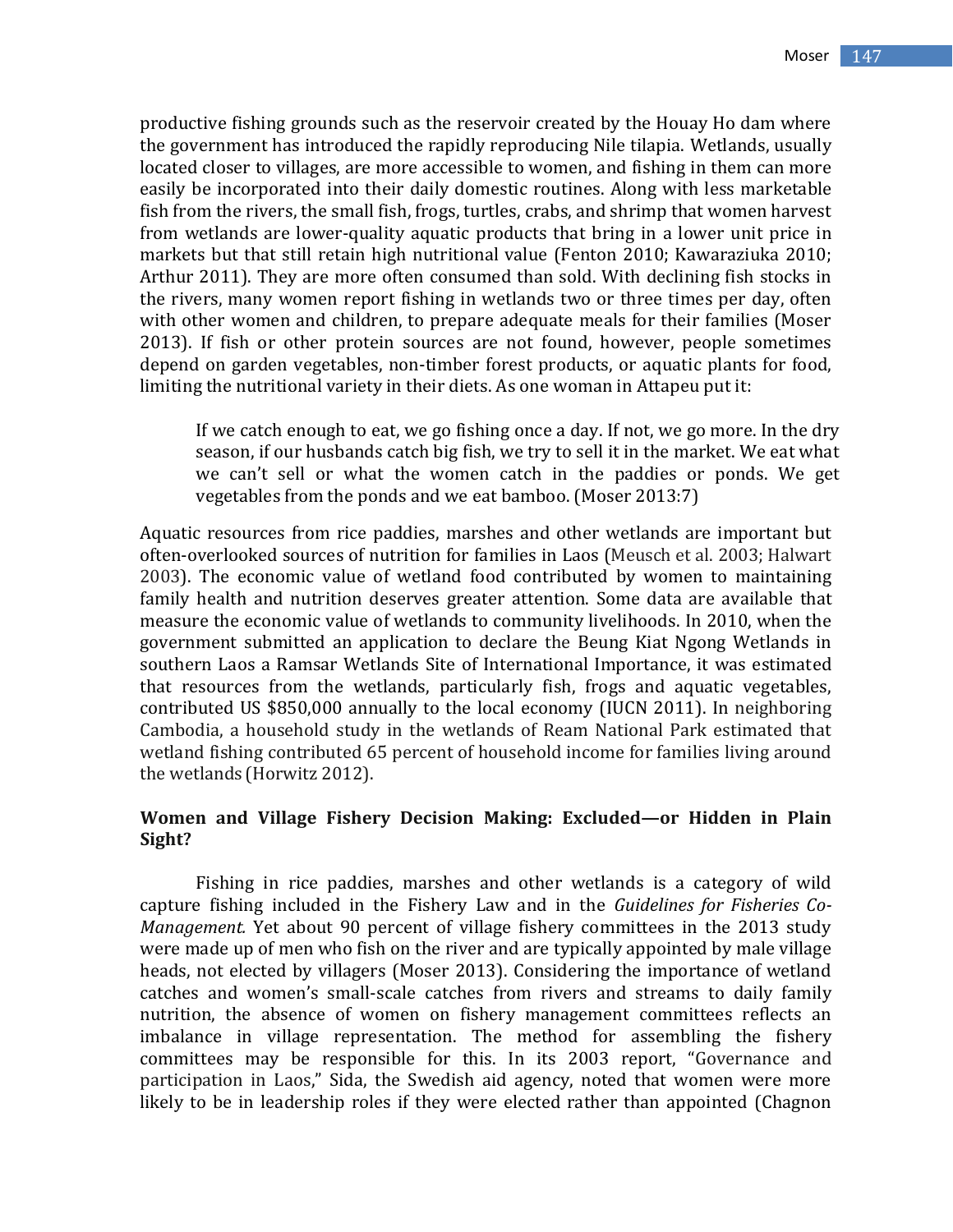2003). This suggests that appointments by elite males maintain traditional social order while elections in which women participate are more likely to challenge the social order. In fieldwork conducted in fishing villages in 1998, the FAO identified the following reasons for lack of leadership by women: the traditional role of women in Lao culture that confines them to the domestic sphere; the lack of experience by women in speaking in public; and women's lack of confidence in having knowledge about the issues (Murray et al. 1998). Nearly fifteen years later, in 2013, almost identical sentiments were expressed during fieldwork with Sekong women fishers (Moser 2013). Even though they might possess expert knowledge from assisting their husbands in river fishing or fishing independently in wetlands and rivers, women acknowledged that they lacked confidence to speak up in front of men. When village chiefs were asked why more women fishers did not serve on fishery committees, they replied that women were believed to be unsuitable to serve because they did not understand the rules and regulations of fishery management imposed by the Fishery Law (Moser 2013). Though they may agree with men's decisions, the possibility of overlooking women's priorities is evident.

Another explanation for the lack of involvement of women in fishery management committees emerged in field interviews in 2013. Though the recommendation to explicitly include women in decision making had been made before (Murray et al. 1998; Kusakabe 2002; Nelson 2009), the *Guidelines for Fishery Co-Management* adopted by the Lao government in 2009 do not stipulate the participation of women fishers as key stakeholders in the community decision-making process. Without women being specifically included in the language of fishery regulations, it comes as no surprise that village fishery committees, appointed by village chiefs, are not compelled or likely to include many or any women fishers. As one woman in Attapeu stated,

In the past, women wanted to participate on the fishery committee, but the men did not allow this. Women weren't asked to be on the fishery committee. This is men's work. Men make the decisions. (Moser 2013:12)

Interventions by superordinate authority, such as laws and regulations, have been identified as one way that women can escape social traps (Cinner 2008). In fact, when asked during the field study what would happen if women called a meeting to promote gender mainstreaming in village fisheries, women responded that men fishers would only attend if required to by district officials.

During the 2000s, recognizing the importance of gender equity in reducing poverty in Laos and other Southeast Asian countries, multiple UN agencies, notably UNESCO, ILO, IFAD and UNDP4, produced guidelines and conducted a gender sensitivity training program in Laos (Aksornkool 2002). Evaluations of the effectiveness of this effort cannot be found. However, during the Mekong Water Dialogue coordinated by

l

<sup>4</sup> United Nations Educational, Scientific, and Cultural Organization (UNESCO), International Labour Organization (ILO), International Fund for Agricultural Development (IFAD), and United Nations Development Program (UNDP).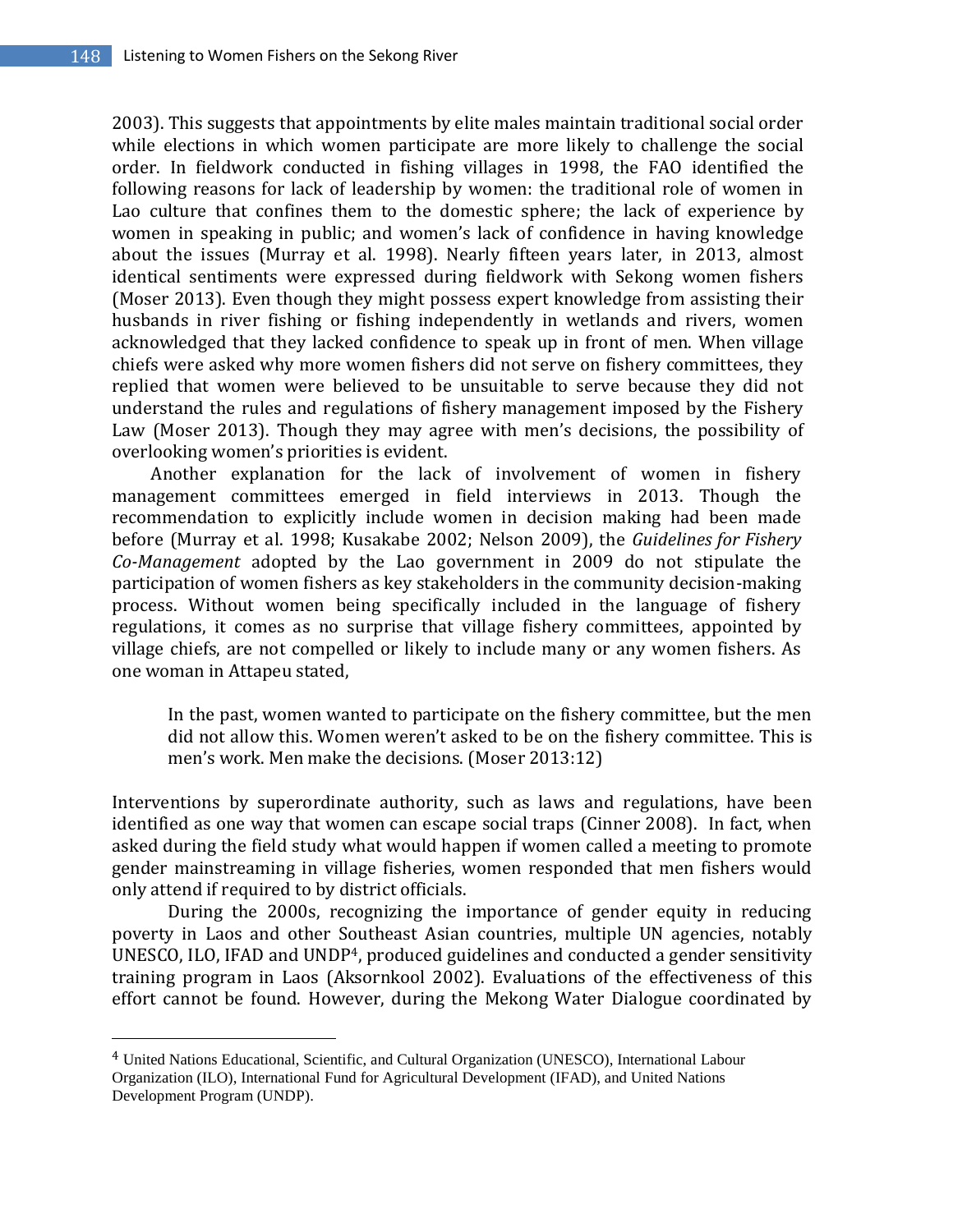IUCN in Attapeu at the end of the 2013 study, the lack of gender sensitivity emerged as a prominent issue. Women fishers in the study, as well as male village chiefs and natural resource managers from the districts and Attapeu Province, attended the daylong workshop. In breakout sessions, men acknowledged that there were gaps in how women were integrated into village fisheries. These included men's weak response to understanding the importance of women in fishery management work, gaps in adequately conveying regulatory information to women, and a lack of understanding about how dismissing them made women feel. Women also felt that village and district authorities should give more importance to fishery work performed by women and that an ongoing women's discussion group to build leadership skills was needed (Moser 2013).

Other developing countries have also experienced gender divisions in activities in small-scale fisheries. Though there are cultural and political differences between the countries—notably in the different stages of their civil society development—analysis of activities of women fishers in the floodplain wetlands of Bangladesh, for instance, can provide some comparisons to women fishing in Lao wetlands (Sultana and Thomas 2008). Starting in the 1980s, improving the position of women became a focus of the NGO movement in Bangladesh, which made strides in the empowerment and economic emancipation of women. Building on the country's program to extend micro-credit to women, a network of community-based organizations (CBOs) helped coordinate fishery management projects that were gendered. In an analysis comparing women-only, men-only and mixed management fishery committees, it was found that women-only projects placed greater value on participatory processes, the mixed projects on community-wide action and norms, and the men-only CBO on setting rules. More criteria for successful floodplain resource management were identified by committees that included women than committees that had no women. Pressure for community compliance with sanctuary and fishing rules came from women who control what is cooked, what is decided based on group discussions, and decisions about what to catch or not to catch by their own hands.

Parallels capitalizing on women's environmental knowledge can also be drawn from agricultural projects developed in response to climate change. A project in Bolivia, coordinated by local and international NGOs, engaged women farmers in the Aymara communities known as *yapachuris*, or 'sowers,' to use their knowledge to avert risk caused by extreme climate variations in the high-altitude plains of the Andes (Nelson 2009). Women *yapachuris*, whose traditional responsibilities include storing grains and seeds for future planting, are being trained to monitor bio-indicators of climate and weather-related hazards. This climate-prediction project has led to reductions in crop losses from drought, hail and floods, as well as more stable and predictable markets for local crops. By combining their traditional knowledge with new technical skills, Aymara women have helped adapt more effectively to climate change for the benefit of the entire agricultural community.

#### **Building Ecological Resilience by Listening to Women**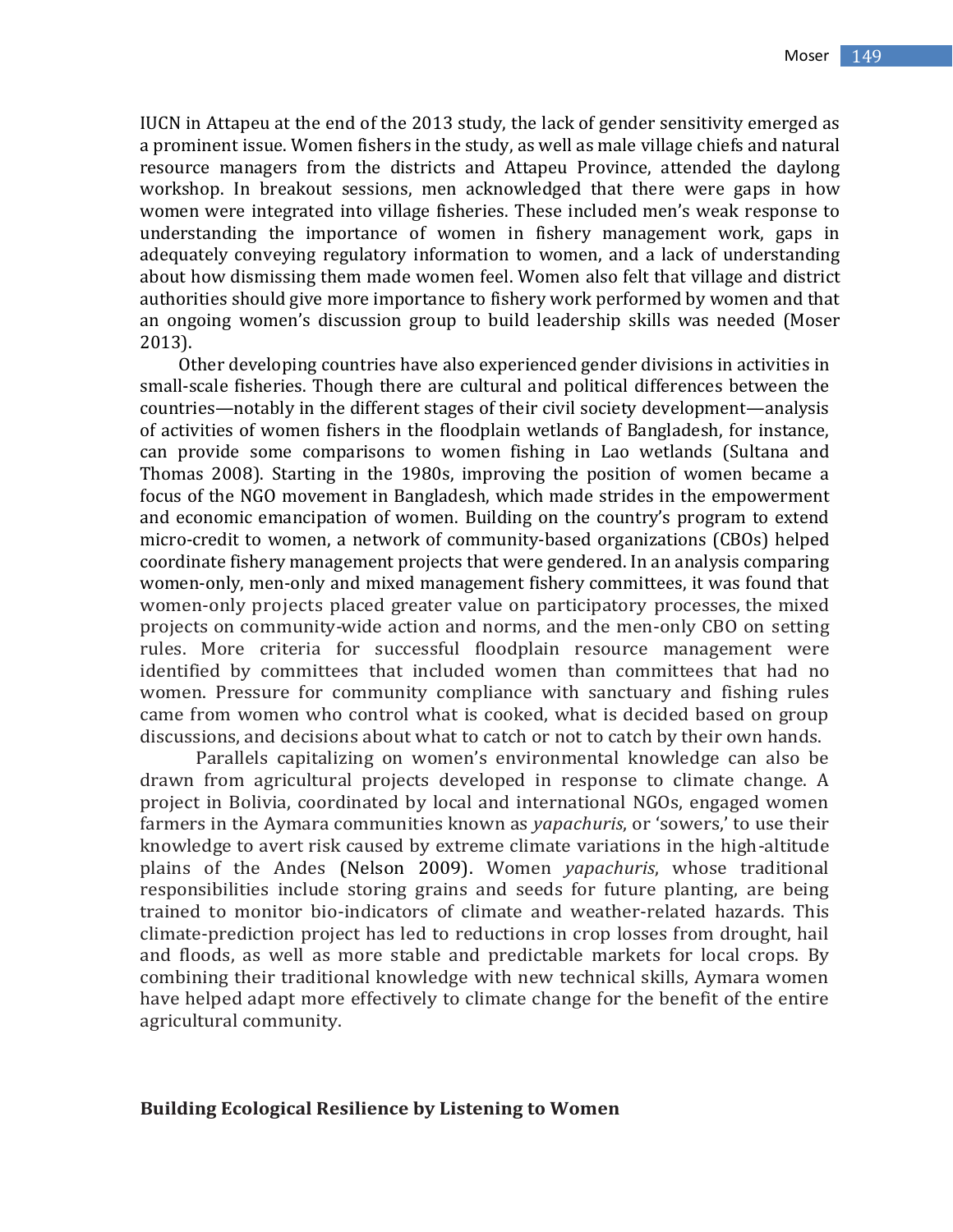Looking at the Sekong village fishery committees established in 2009, it is instructive to compare the resilience of committees that included women with ones that did not. In 2013, of the six villages that were targeted for FCZs in 2009, five had either abandoned management of their FCZ or had chosen to never create one. The only village fishery committee that was still functioning was the one for which a woman had the responsibility of keeping records. Though it is undocumented, the greater compliance associated with the FCZs may account for a reduced concern with illegal fishing practices, previously identified as the fishers' primary concern, in 2013. Increased population along the Sekong, and more importantly deteriorating water quality, were cited instead as the primary reasons for abandoning FCZs in 2013. Because of the growth in population along the river, villages have been unable to control fishing in their FCZs if a nearby village stopped managing its FCZ, allowing newcomers to become accustomed to unrestricted fishing (Moser 2013).

For most women and men fishers alike, however, the greatest concern was the deteriorating quality of the Sekong water, primarily due to river dredging for gold primarily by foreign companies granted mining concessions by the Lao government. In focus groups, villagers often recalled the clear waters of the Sekong in the 1970s before pointing to buckets of muddy water drawn that day from the river. Riverbank erosion during the rainy season that was triggered by agricultural development along the river and increasingly heavy rainfall, and river-bottom dredging by mining companies, were identified as the main causes of the degraded water.

Since three years, fishing on the river has been difficult because water quality is so bad. It makes no difference if we have a FCZ because, if the water is bad, the fish go somewhere else. (Moser, 2013:9)

The degradation of the Sekong River water was first recorded in the 1990s, when the central government's Department of Water Resources began to require environmental impact assessments (EIAs) from commercial developers clearing forests for rubber plantations or dredging river bottoms for alluvial gold or gravel (Wayakone 2013). By the mid-2000s, the Sekong water was muddy, sometimes laced with fertilizer runoff from rubber plantations or traces of mercury used in mining. As early as 2003, a study by the MRC's Laos country office found that the microbiological composition of Sekong water had degraded to levels significantly lower than the Mekong, indicating that the Sekong was no longer providing the once-abundant food supply to support migrating fish during the rainy season (MRC 2011). In 2008, as part of the EIA conducted for the construction of a hydropower plant on the Xekamen River, a Sekong tributary, it was found that water quality was acceptable for aquatic life and agriculture, but for human consumption, it fell between "impacted" and "seriously impacted" (MRC 2011). That warning was reiterated by the MRC in 2010, when it released its 2008 biomonitoring survey of Mekong tributaries (MRC 2010). The only sampling station on the Sekong River in Attapeu Province, at Ban Xou Touat in Sanamxay District, was given a C rating for its water quality, the next-to-the-lowest rating. According to the report, the low rating was due to "many changes" in the basin, including increased bank erosion, accumulated sand and clay and changing water flow, all contributing to a deteriorating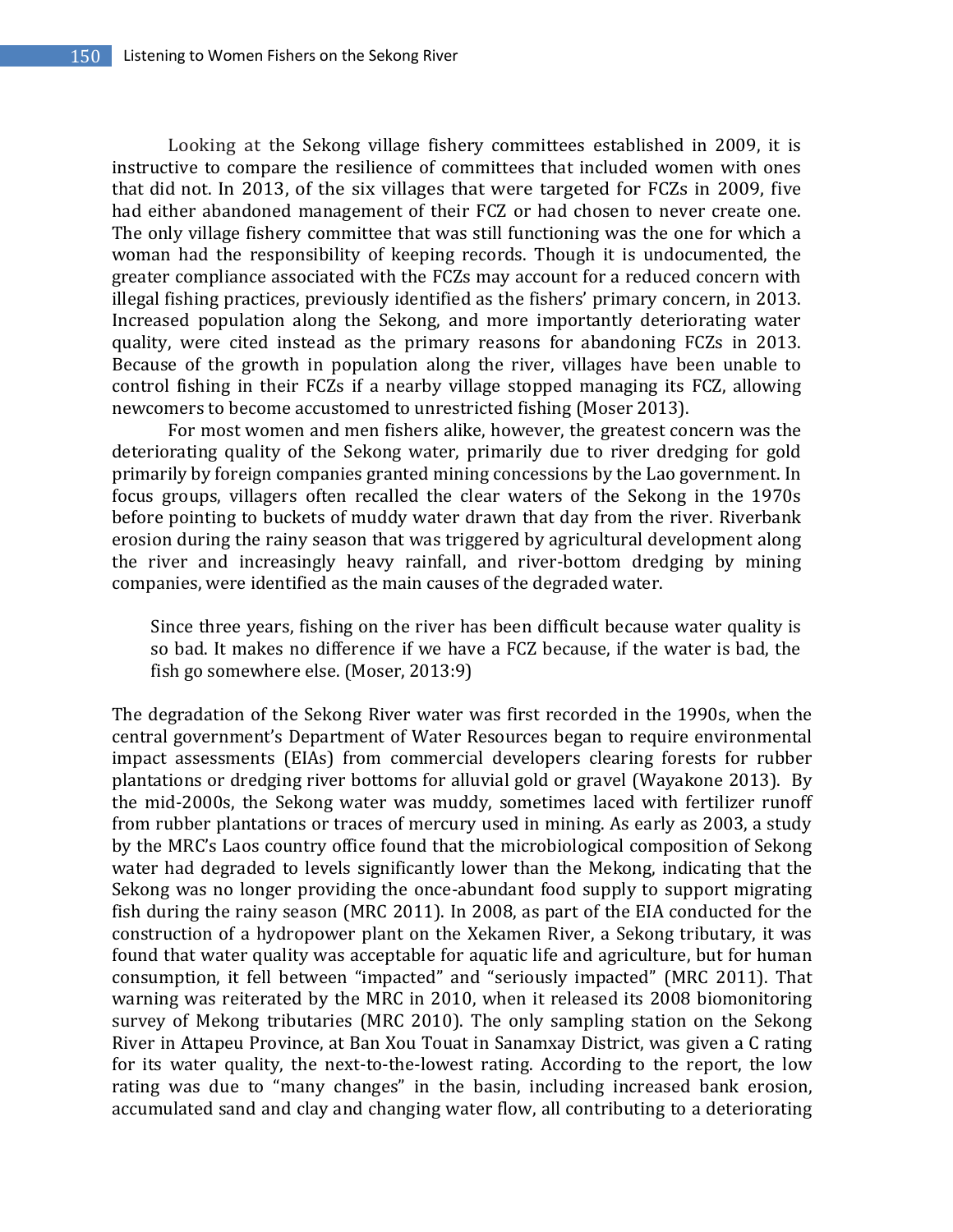ecosystem on the lower Sekong (MRC 2010).

While there has been some discussion about deteriorating river water quality in Laos (Baird and Shoemaker 2008), the topic is a sensitive one for government authorities in the country because it is related to the larger issues of the public water supply and government control of commercial development, which are degrading river quality. In a data-poor country like Laos, the monitoring of river water quality can be sporadic, influenced by a lack of both resources and technical know-how (Visvanathan 2010). In January 2014, unusually turbid water—the muddy condition that blocks daylight needed for the growth of algae and other aquatic plants that feed wild fish—was found to have grown to unprecedented dry-season levels in measurements taken by MRC at the mouth of the Sekong River. Although this was attributed by MRC to unusually heavy rainfall in December 2013 rather than to riverbed erosion, the turbidity was cited as the reason for skin rashes in Laos and water that was unusable for cooking and drinking in Cambodia (MRC News 2014). Apart from turbidity caused by erosion, river water can also be contaminated by cadmium and mercury used in the mining process.

Thorny topics like deteriorating water quality or the absence of the voices of marginalized people are avoided in the Lao fishery co-management guidelines, giving clues to why FCZs may be unsustainable as ways to protect the fish population. Records of the ethnicity of villagers who participated in the creation of the village fishery committees are not available. Though six ethnic groups are known to live in the two districts of Attapeu Province where the 2013 study was conducted, only one village, Ban Sokkham, the village closest to the Houay Ho reservoir, identified members from an ethnic group—the Nya Heun—as participants in the village management committee. Because the participatory process that established the FCZs was controlled by officials from provincial, district and village governments, there remained a broad range of issues of concern to village fishers that were not addressed or incorporated into decisions about village fishery management.

The ARL Final Technical Report illustrates some of the top-down dynamics between the authorities and villagers during the project (WWF 2009). Project evaluators identified a resistance to change on the part of the villagers as a challenge. According to the report, villagers were reluctant to believe that the historical abundance of aquatic life and easy access to resources in the Sekong might cease to exist or that new ways of ensuring the productivity of the river were needed. In focus groups conducted in 2013, older women fishers repeated this belief, acknowledging that, although fish catches were now much lower, they maintained tradition by fishing in the same spots that they had fished in for almost 50 years. When a villager asked the ARL team how long they would need to police the new FCZs to prevent outsider use, the district governor replied, "When the people in your village want to stop eating fish, you can stop managing your fishery" (WWF 2009:5). When it was estimated that an annual yield of 14,120 tons of aquatic resources would result from community fishery management, a Department of Livestock and Fisheries official stated, "You could never dig enough fish ponds to grow that much fish and, if you could, it would require a huge financial investment. By managing the river you can benefit from all that fish basically for free" (WWF 2009:5).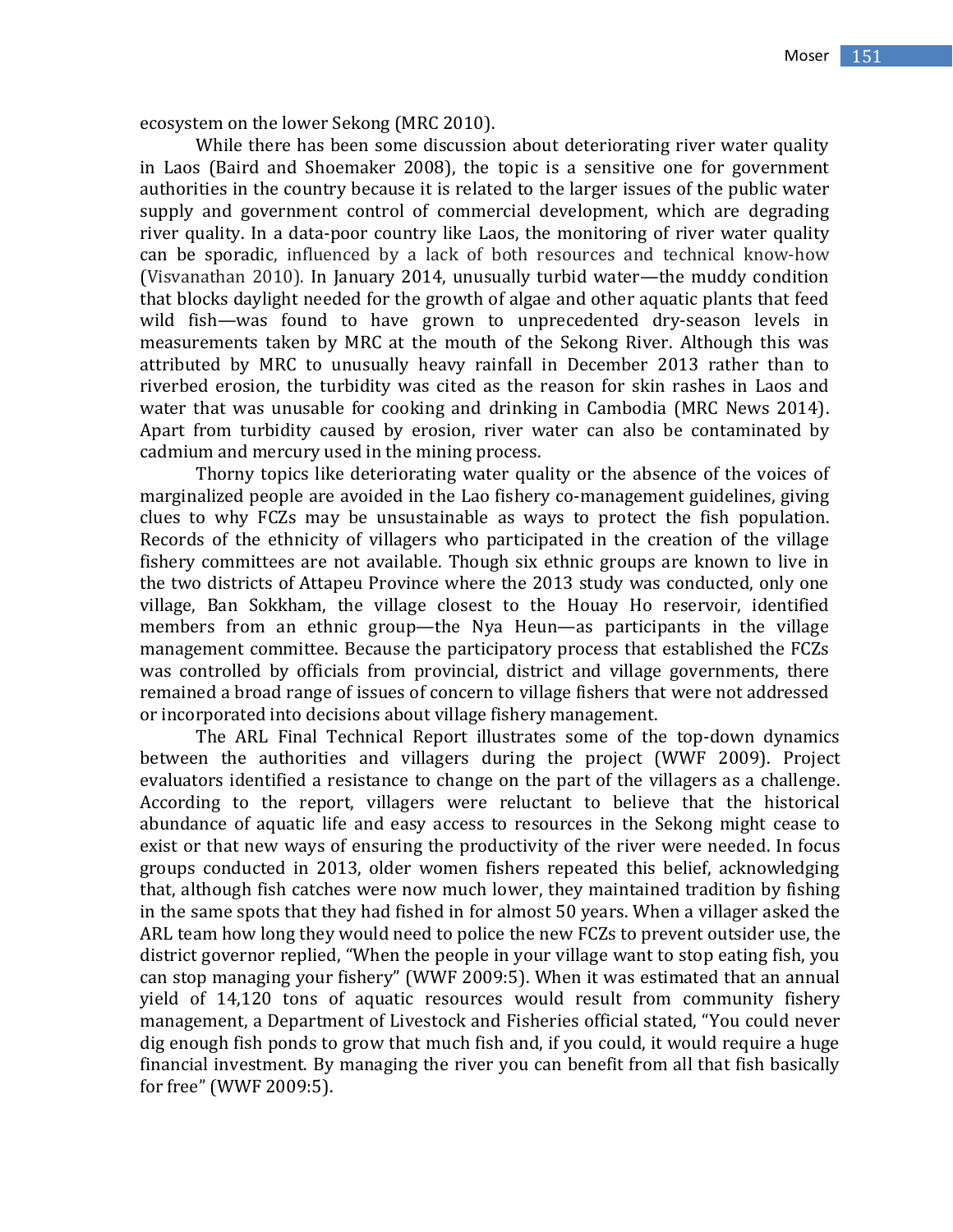As a key to effective community participation in co-managed fisheries, traditional ecological knowledge (TEK) in fishery management has been well documented (Berkes et al. 2000; Johannes et al. 2000; Haggan 2007; Baird 2007). In Laos, a country rich in ethnic diversity, traditional culture often lies at the heart of communal values and if these values are not acknowledged, adaptive management will likely be less sustainable. Rivers and fish have played historically significant roles in the traditional cultures of landlocked Laos. For instance, in the 'spirit system' of ecosystem management used by the Khmu ethnic group in northern Laos to protect the Mekong giant catfish on the Mekong River, particular importance was given to the destructive force of 'disturbed water' and to the belief that boats and fishing gear are living things possessed of individual powers and having a life of their own (Hartmann 2007). Given the historic role of TEK in managing fisheries, it is not surprising that among the six villages in the 2013 study, the only FCZ that was still operating was located in an area on the Sekong River where water spirits were believed to live, frightening people away from fishing there (Moser 2013). Integrating such knowledge into government policies modeled on Western templates can be challenging. For instance, Baird (2010) has written that government intervention in fishery management might be justified if fisheries are characterized as 'open access.' However, he argues, fisheries in southern Laos are functionally not 'open access,' but are based on a more complicated common property management system derived from first claims to fishing sites and labor inputs.

The linkages between women and traditional culture in Sekong River fishery management deserve full ethnographic attention, particularly in southern Laos where *People, Livelihoods, and Development in the Xekong River Basin, Laos* (Baird and Shoemaker 2008) provides one of the few extensive socioeconomic overviews of the region. Fifteen major ethnic groups live in Attapeu Province, six of which live within the two districts where the 2013 study of women fishers took place. As Chamberlain (2006) points out, some aspects of gender equity can be more prevalent in animism than in Western culture. For instance, shamans can be either male or female, but spirit mediums are largely women. Women can also retain significant cultural and economic power within traditional culture. This revolves primarily around the domestic sphere as reflected in the duties assigned to LWU representatives to preserve social cohesion by organizing village cultural activities. Since ethnic Lao culture is matrilineal, with property passed down through mothers, Lao women theoretically own all property, including fish traps, though their husbands and male relatives operate and govern the traps (Baird 2008). But Lao ethnic women also possess knowledge about natural forces that have sustained traditional culture over time. Some biocultural research suggests that traditional women possess greater knowledge about plants and thus are the chief practitioners of traditional medicine (Maffi 2001). In Lao fishing villages, women are equally attuned to the natural patterns of weather and water, assisting their husbands in river fishing and using more traditional hand gear to gather wetland foods. To this extent, women serve as important possessors of the socioecological memory upon which a renewed, more resilient ecosystem could be built (Folke 2007).

As Laos undergoes economic expansion, with accompanying regulatory efforts, and as men adapt to new pressures, the traditional knowledge possessed by women may be even more important. Chamberlain quotes the groundbreaking work in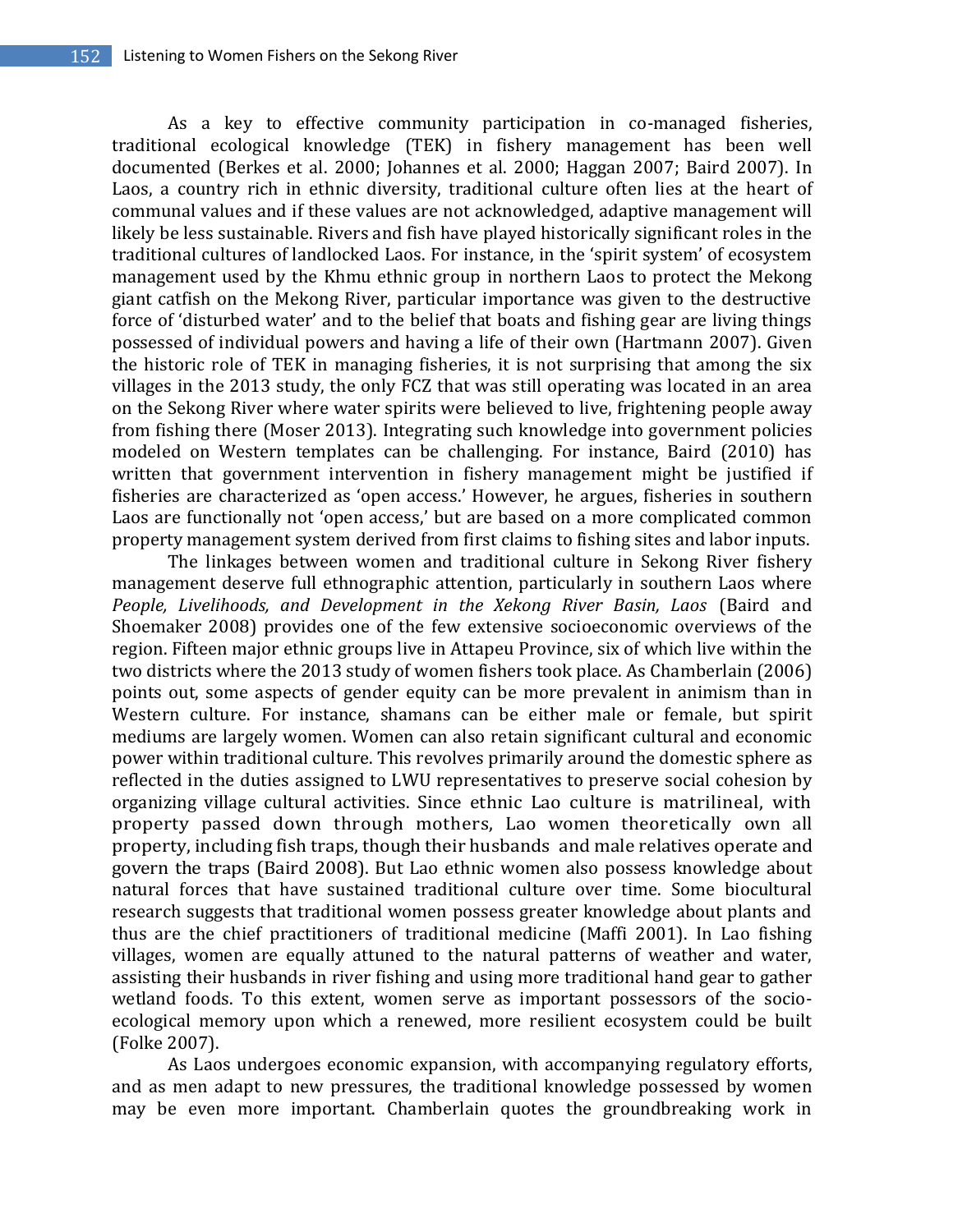northern Thailand by anthropologist Otome Klein-Hutheesing to explain how new economic conditions may be both diminishing the importance of traditional knowledge and disempowering women in traditional cultures.

The breaking point of sexual equality is when female and male prestige systems undergo a mutation of meaning. It is when males have access to consumer goods, markets, and class associated symbols, that male honor becomes a more pervasive symbol of power than female honor. The power of possession may make men more powerful than females who become seemingly more illiterate as they fail to acquire the language and symbols of industrialized modernity. (Klein-Hutheesing 1997: 92)

Rural women make up the largest percentage of the world's poor because, as a group, they are the ones who are most frequently denied access to reproductive health, education and property rights (Chen et al. 2005). It has also been shown that when environmental change brings economic crisis, women whose livelihoods depend on natural resources bear a disproportionate part of the burden (Neumaye and Plumper 2007). Without 'safety nets' such as mobility, education or skills to help them adapt to change, rural women bear a greater burden of economic hardship caused by environmental change because they have access to fewer resources to regain a solid economic footing (Nelson 2009). To escape social traps, Cinner (2008) has identified several broad avenues applicable to women fishers, including education, the intervention of superordinate authority (legal systems, government, religions) and incentives that might convert traps to opportunities for growth. Social assumptions that exclude women from village fishery co-management committees, for instance, not only disregard their input, but also deny them ways to develop decision-making skills that might help keep them and their children out of poverty. Access to formal education for rural Lao women and children has generally improved in the last decade, although women are much less likely than men to finish secondary school (Ireson-Doolittle 2004). Sons and daughters who formerly helped with fishing and other domestic duties are now more often in school, although the poorer the family, the more likely children and especially girls—are to leave school to help make ends meet. In focus groups, women from better-off families expressed hope that their daughters would leave the fishing village and find a good government job in the city. Others appeared unable to envision lives for their children outside the villages. As one woman stated,

We need to learn about more technical things, how to raise chickens, how to train for another job, how to learn handicrafts so that we can sell them. Only women sell fish but only those who can ride motorbikes can get to the village market. Some women can't even drive a motorbike. (Moser 2013:9)

In looking for solutions to poverty for rural women, Kusakabe (2002) has pointed out that economic planners should provide more livelihood options for women, accounting for differences in age, ethnicity and social class, and based on their knowledge, experience and interest. In the Lao fishery sector, training in rice-fishing and aquaculture management has been offered to women, a transfer of fishery knowledge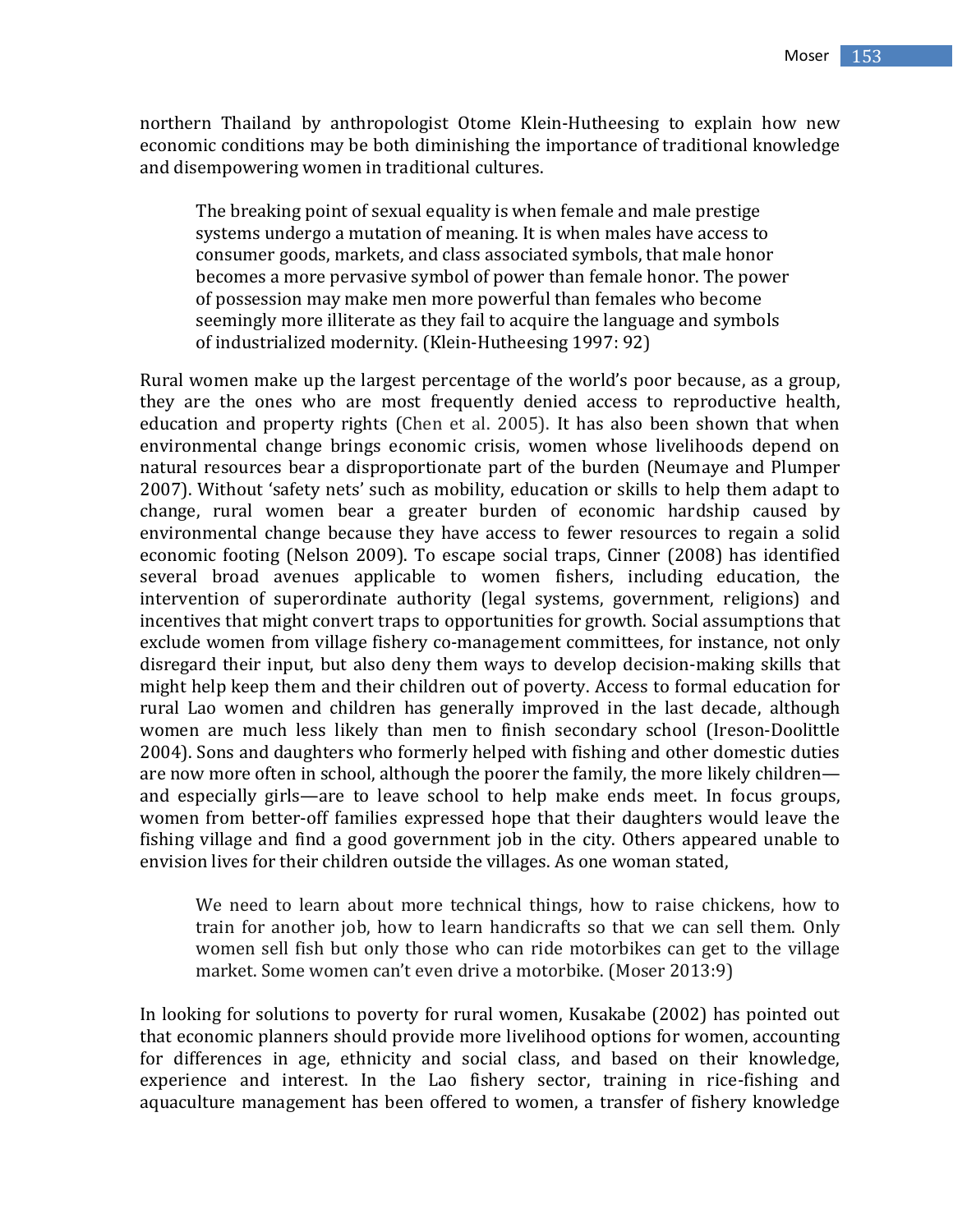that could be considered an economic 'trade-off' from daily, sometimes unproductive fishing in wetlands. However, Kusakabe (2002) has argued that preconceptions about the simplicity of aquaculture and women's suitability to conduct it around their other domestic duties limit women's access to more demanding technologies. Similarly, with what she calls the growing 'feminization' of fisheries in what was previously an all-male activity, she challenges the emphasis on women for post-harvest fish processing, another occupation often earmarked for women based on their traditional domestic roles.

Using women fishers to monitor river water quality may be one way to add new technical skills to women's traditional knowledge and to give them a way to make an important contribution to river water management. Based on its successful watermonitoring program in Mongolia, the Asia Foundation-Laos has supported a community-based biologic water-monitoring program on the Nam Song River in the tourist area of Vien Vang in Vientiane Province since 2009 (The Asia Foundation 2012). Local citizens work with students from the National University of Laos Faculty of Science to collect samples of benthic macroinvertebrates, an effective bio-indicator technique that has been used to monitor river health in such areas as the White River Watershed in Vermont. Like the Aymara women in Bolivia, women fishers on the Sekong could be similarly trained in bio-indicator monitoring, bringing new forms of know-how to fishery management that could support traditional livelihoods in fishing villages.

#### **Conclusions**

Laos is a rapidly changing country. Its accelerated economic development, combined with the onset of extreme climate variables in Southeast Asia (ADB 2013), has put its majority population of rural poor on course to experience massive transformations in traditional daily life. Nowhere will these transformations be more dramatically felt than in the subsistence fisheries on the country's rivers, the heart of livelihoods, food and cultural tradition in landlocked Laos. This paper has discussed how practices can be developed in Laos to promote social and economic coherency in the face of rapid external change that will enhance the resiliency of the country's fisheries and serve the people whose lives depend on them. Among these practices are increasing the diversity of stakeholders needed to strengthen the country's socioecological system based on fisheries, enhancing the quality of adaptive learning to help citizens absorb and learn from changing conditions impacting changes in fisheries and improving the flow of communication between local and regional governance to strengthen fishery management.

Though they make up more than one-half of Laos's total population and almost one-half of the country's daily fishers (Lao PDR 2010), women have been largely excluded as stakeholders who could plan and implement sustainable practices in village fishery management. Based on a 2013 field study in Attapeu Province in southern Laos, this paper has argued that excluding women from village fishery management committees has not only rendered Fish Conservation Zones established on the Sekong River 2009 ineffective, but has also led to flaws in the co-management model promoted by the government's Department of Livestock and Fisheries in its Fishery Law, adopted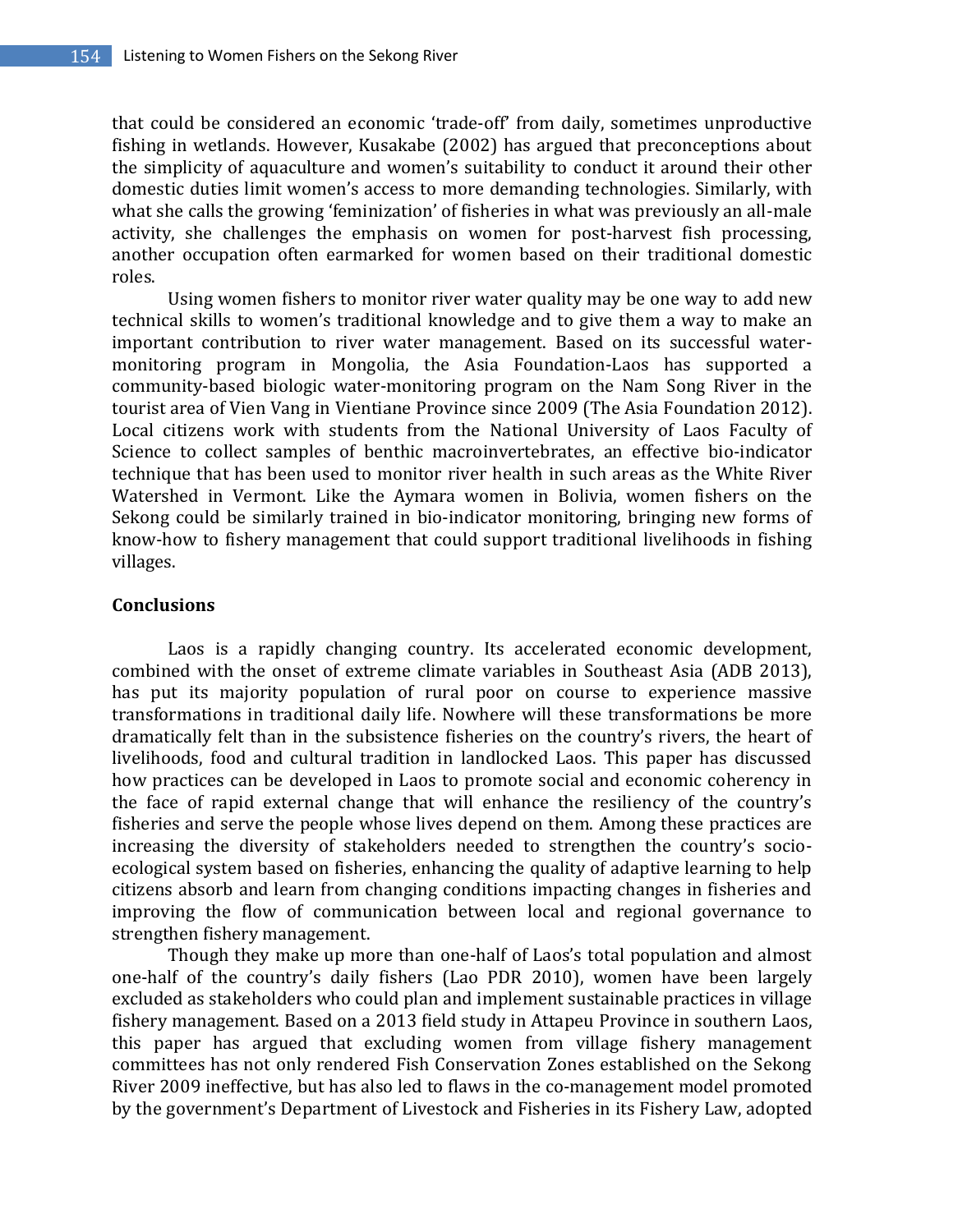in 2009. Cultural attitudes toward women are complex, nuanced and entrenched on many levels in Laos. Allowed to evolve at their own pace, some of these attitudes might shift over time toward greater empowerment of women. However, actively strengthening the capacity of women fishers now and enabling them to prepare for changes in the fishery sector will build resiliency and protect against growing food insecurity, poverty and decreased life chances throughout Laos.

National, regional and international organizations, such as the MRC, FAO and the Asian Fisheries Society have long recognized the importance of addressing the needs of women in fisheries in developing countries, although the actual practices of various projects promoted by these organizations are much more problematic than the stated policies might lead one to expect. Yet research conducted by these and other organizations has shown what steps can be taken to expand stakeholder dialogue by including Lao women in village fishery governance. Among these steps are including language in the national Fisheries Law that requires participation by women in village fishery management committees, creating incentives to allow women to develop new skills, ensuring more places in governance structures for women and providing opportunities for adaptive learning tailored to the experiences and interests of women in fishing villages.

None of these steps are quick fixes. But if women fishers receive the assistance they need to keep themselves, their families and their communities intact, the positive changes that would ensue might outpace the external changes that are certain to impact Laos.

#### **References**

- ADB 2012. "Cash Crop Commercialization in Villages in Samakhixai District and Saysettha Districts, Attapeu Province, Lao PDR." Asian Development Bank, Grant No: 0144- LAO (SF), Manila.
- ADB 2013. *Asian water development outlook: Measuring water security in Asia and the Pacific.* Asian Development Bank, Mandaluyong City, Philippines.
- Abbasi, A.S. 1994. *Rural women in fishing communities.* FAO, Dhaka, Bangladesh.
- Aksornkool, Namtip 2002. Gender Sensitivity: A Training Manual for Sensitizing Education Managers, Curriculum and Material Developers, and Media Professionals to Gender Concerns. Cindy Joerger and Elaine Taylor (eds.) UNESCO, Paris. http://unesdoc.unesco.org/images/0013/001376/137604eo.pdf
- Arthur, R.I. and Richard Friend 2011. Inland capture fisheries in the Mekong and their place and potential within food-led regional development. *Global Environmental Change* 21: 219–226.
- Arthur, R.I., Richard Friend, and Melissa Maschke 2012. Fostering Collaborative Resilience through Adaptive Co-management: Reconciling Theory and Practice in the Management of Fisheries in the Mekong Region. Page 11-12. In B. Goldstein (ed.) *Collaborative Resilience: Moving Through Crisis to Opportunity*. MIT Press, Cambridge, MA.
- Baird, Ian G. 1996. Inland Community Fisheries in Southern Laos. *Naga, The ICLARM Quarterly*: 13–15.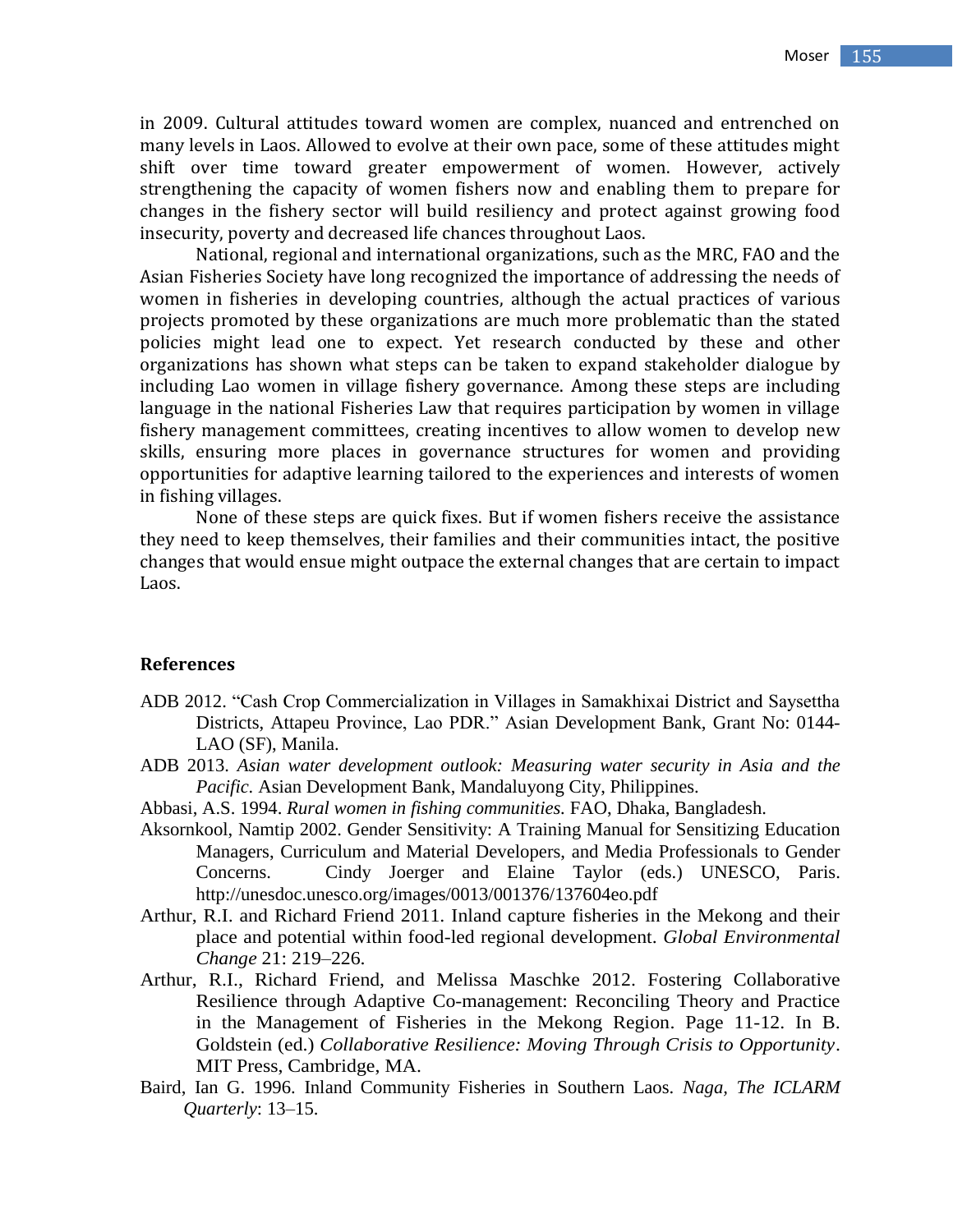- Baird, Ian G. 1999. Vixay Inthaphaisy, Phongsavat Kisouvannalat, Bounpheng Phylaivanh and Bounhong Mounsouphom. *The Fishes of Southern Lao (In Lao).* Lao Community Fisheries and Dolphin Protection Project, Ministry of Agriculture and Forestry, Lao PDR.
- Baird, Ian G. 2006. Strength in diversity: Fish sanctuaries and deep-water pools in Lao PDR. *Fisheries Management and Ecology* 13:1–8.
- Baird, Ian G. 2007. Local Ecological Knowledge and Small-Scale Freshwater Fisheries Management in the Mekong River in Southern Laos. Pages 247–266 In Haggan, Nigel (ed.) *Fishers Knowledge in Fisheries Science and Management*. UNESCO: Paris.
- Baird, Ian G. and Bruce Shoemaker 2008. *People, Livelihoods and Development in Xekong River Basin of Laos.* White Lotus Press, Bangkok.
- Baird, Ian G. 2011. The Don Sahong Dam: Potential impacts on regional fish migrations, livelihoods and human health. *Critical Asian Studies* 43(2): 211–235.
- Berkes, Fikret, Johan Colding, and Carl Folke 2000. Rediscovery of traditional ecological knowledge as adaptive management*. Ecological Applications* 10(5): 1251–1262.
- Berkes, Fikret 2004. Rethinking community-based conservation. *Conservation Biology,* 18 (3): 621–630.
- Cacaud, Philippe and Phouvient Latdavong 2008. *Fisheries and aquaculture in Lao PDR—A legislative review.* FAO Regional Office for Asia and the Pacific, Bangkok.
- Chagnon, Jacqueline and Roger Rumpf 2003. *Governance and participation in Laos*. Swedish International Development Cooperation Agency, Asia Division.
- Chamberlain, James R. 2006. *Study of gender inequality in women's access to land, forests, and water: Lao PDR.* Asian Development Bank Technical Paper No. 4339, Manila.
- Charles, Anthony 2004. *Toward sustainable and resilient fisheries: A fishery-system approach to overcoming the factor of unsustainability*. FAO Discussion Paper 11, Rome.
- Chen, Martha, Joann Vanek, Francie Lund, James Heintz, Renana Jhabvala, and Christine Bonner 2005. *Progress of the World's Women 2005: Women, Work and Poverty*. UN Development Fund for Women, New York.
- Chomchanta, Phayvan, Phosavath Vongphasouk, Somboun Chanrya, Chaloune Soulignavong, Bounlium Saadsy and Terry J. Warren 2000. *A preliminary assessment of Mekong Fishery Conservation Zones in the Siphandone area of Southern Lao PDR, and recommendations for further evaluation and monitoring*. The Living Aquatic Resources and Research Center, Vientiane.
- Cinner, J.E., T. Daw, and T. R. McClanahan 2009. Socioeconomic factors that affect artisanal fishers' readiness to exit a declining fishery*. Conservation Biology* 23 (1): 124–130.
- Claridge, G.F., Thanongsi Sorangkhoun, and Ian G. Baird 1997. *Community Fisheries in Lao PDR: A Survey of Techniques and Issues*. IUCN – The World Conservation Union, Vientiane.
- Cleaver, Frances 2000. Analysing gender roles in community natural resource management: negotiations, lifecourses and social inclusion. *IDS Bulletin* 31(2): 60–67.
- Earle, Anton and Susan Bazilli 2013. A gendered critique of transboundary water management. *Feminist Review* 103: 99-119.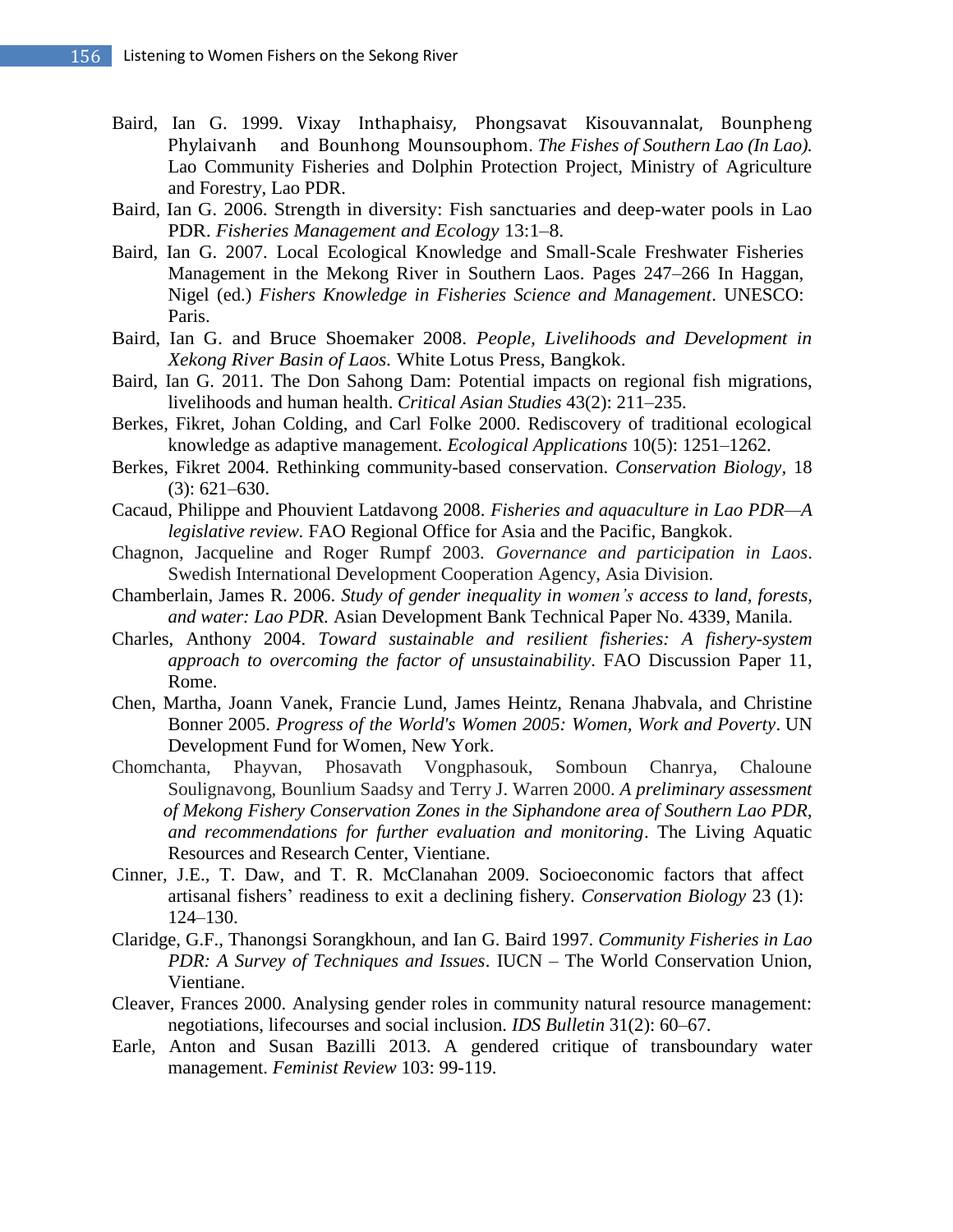- FAO 2006. *Lao PDR Fishery and Aquaculture Country Profile*. http://www.fao.org/fishery/facp/LAO/en Fenton, Nina and Jutta Krahn 2010. *Household reliance on natural resources in Lao PDR: Some evidence from the LECS surveys*. Lao PDR Development Report. Natural Resource Management for Sustainable Development*,* World Bank.
- Folke, Carl, Lowell Pritchard, Jr., Fikret Berkes, Johan Colding and Uno Svedin 2007. The problem of fit between ecosystems and institutions: Ten years later, *Ecology and Society,* 12 (1): 30. Online: http://www.ecologyandsociety.org/vol12/iss1/art30/.
- Friend, Richard M., R.I Arthur, R.I., and M. Keskinen 2009. "Songs of the doomed: The continuing neglect of capture fisheries in hydropower development in the Mekong." Page 307-331. In Moole, F., T. Foran, and M. Kakanen (eds.) *Contested Waterscapes in the Mekong Region: Hydropower, Livelihoods and Governance*. Earthscan, London.
- Global Symposium on Gender and Fisheries 2004. Seventh Asian Fisheries Forum, Penang, Malaysia.
- Gutiérrez , Nicolás L., Ray Hilborn and Omar Defeo 2011. Leadership, social capital and incentives promote successful fisheries. *Nature* 470, 386–389. 17 February.
- Haque, F. 1988. *Guidelines for women in fishing communities*. FAO, Rome.
- Halwart, M. 2003. Ricefield fisheries and rice-based aquaculture: Underestimated and undervalued resources. In *Review of the State of World Fishery Resources: Inland Fisheries*. FAO, Rome.
- Hartmann, Wolf D. and Kesone Sayasane 2004. Rural women's access and rights to natural resources. In *Policies and Programmes for Advancement of Rural Women in Beijing Plus 10 Era: Innovations and Constraints*. FAO/NAFRI Expert Consultation on Policies and Programmes, Vientiane.
- Haggan, Nigel (ed.) 2007. *Fishers Knowledge in Fisheries Science and Management*, UNESCO: Paris.
- Hartmann, Wolf D. 2008. Historic Lao fishery for Mekong giant catfish sheds light on traditional management. *Catch and Culture*, Fisheries Programme, Mekong River Commission. 14 (1): 18–24.
- Holling, C.S. 1973. Resilience and stability of ecological systems. *Annual Review of Ecology and Systematics*. 4:1–23.
- Hortle, K.G. 2007. *Consumption and the yield of fish and other aquatic animals from the Lower Mekong Basin*. MRC Technical Paper No. 16, Mekong River Commission, Vientiane.
- Horwitz, Pierre 2012. *Healthy wetlands, healthy people: A review of wetlands and human health interactions.* Ramsar Technical Report No. 6.
- International Rivers Network (IRN) 1999. *Power struggle: Impact of hydro-development in Laos.* Berkeley, CA.
- International Union for Conservation of Nature 2011. *Baseline report to Ramsar Commission on internationally important wetlands on Beung Kiat Ngong Wetlands, Pathoumphone District, Champassak Province, Lao PDR*. June 2011.
- Ireson-Doolittle, Carol and Geraldine Moreno-Black 2004. *The Lao: Gender, Power, and Livelihood.* Westview Press, Boulder, Colorado.
- Jentoft, Svein, Bonnie J. McCay and Douglas C. Wilson 1998. Social theory and fisheries comanagement, *Marine Policy* 22(4-5): 423–36.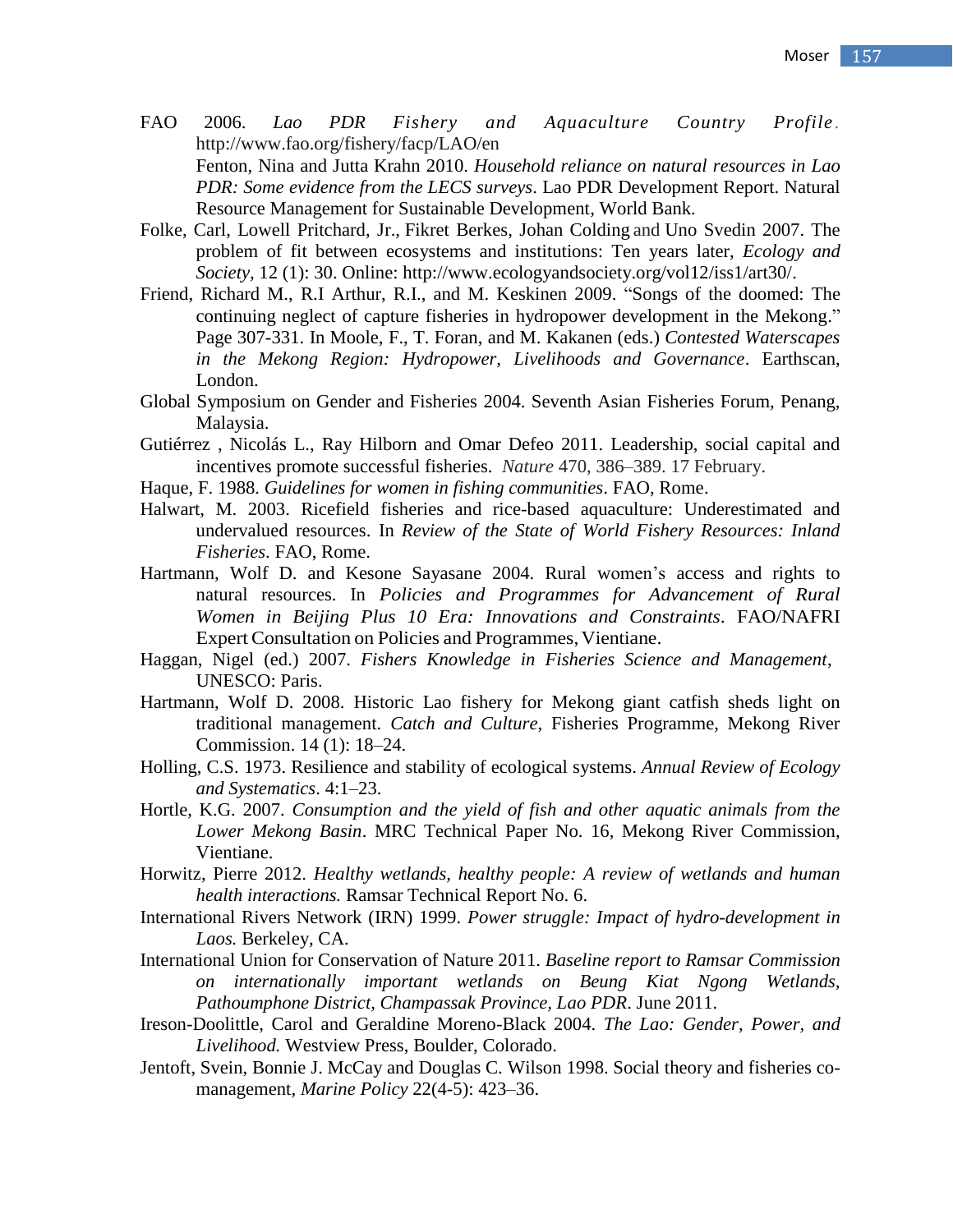- Johannes, R.E., M.R. Freeman, and R.J. Hamilton 2000. Ignore fishers' knowledge and miss the boat. *Fish and Fisheries* 1: 257–271.
- Kawarazuka, N. 2010. *The contribution of fish intake, aquaculture and small-scale fisheries to improving food and nutrition security: A literature review*. The WorldFish Center Working Paper No. 2106. The WorldFish Center, Penang, Malaysia.
- Klein-Hutheesing*,* Otome 1997. *Emerging Sexual Inequality Among the Lisu of Northern Thailand: The Waning of Dog and Elephant Repute*. Brill Academic Publishers, Leiden.
- Kusakabe, K. 2002. Gender Issues in Small Scale Inland Fisheries in Asia: Women as an Important Source of Information. Page 44-48. In *New Approaches for the Improvement of Inland Capture Fishery Statistics in the Mekong Basin*. FAO and MRC: Udon Thani, Thailand.
- Kusakabe, K. 2006. Gender and Fisheries in the Lower Mekong Basin*. Regional Network for Promoting Gender/Women in Fisheries in Lower Mekong Basin*. Mekong River Commission. Siem Reap, Cambodia.
- Kusakabe, K. 2005. Gender mainstreaming in government offices in Thailand, Cambodia, and Laos: Perspectives from below. *Gender & Development*, 13(2): 46–56.
- LWU 2012. "More Women as Village Chiefs: Lao Women's Union" *WorkLiveLaos* website, accessed May 14, 2012. [http://www.worklivelaos.com/more-women-as-village](http://www.worklivelaos.com/more-women-as-village-)chiefs-lao-womens-union/
- Lao PDR Department of Livelihoods and Fisheries and World Wildlife Fund 2009. *Guidelines for Fisheries Co-Management*. Vientiane.
- Lao PDR Ministry of Agriculture and Forestry and FAO 2010*. National Gender Profile of Agricultural Households: Lao PDR.* Vientiane.
- Lebel, Louis, John M. Anderies, Bruce Campbell, Carl Folke, Steve Hatfield-Dodds, Terry P. Hughes and James Wilson 2006. Governance and the capacity to manage resilience in regional social-ecological systems*.* In *Marine Sciences Faculty Scholarship*, Paper 52. http://digitalcommons.library.umaine.edu/sms\_facpub/52.
- Lentisco, A. and Enrique Alonso 2012. On gender mainstreaming strategies and tools in fisheries development projects: RFLP gender strategy and lessons from the Asia-Pacific region. *Asian Fisheries Science* Special Issue 25S: 105–117
- MRC Basin Development Plan 2011. *Phase II Profile of Sub-area Sekong 7L in Lao PDR Final Report.* Lao National Mekong Committee, Mekong River Commission, Vientiane.
- MRC 2010. *Report on the 2008 biomonitoring survey of the Lower Mekong River and selected tributaries*. MRC Technical Paper No. 27, Vientiane, February 2010.
- MRC News 2014. "Mekong's Higher Turbidity Likely Caused by Heavy Rainfall". January 28, 2014. [http://www.mrcmekong.org/news-and-events/news/mekong-s-higher](http://www.mrcmekong.org/news-and-events/news/mekong-s-higher-)turbidity-likely-caused-by-heavy-rainfall/
- Maffi, Luisa 2001. *On Biocultural Diversity: Linking Language, Knowledge and the Environment*. Smithsonian Press: Washington, DC.
- Matthews, Elizabeth, Jamie Bechtel, Easkey Britton, Karl Morrison and Caleb McClennen 2012. *A Gender Perspective on Securing Livelihoods and Nutrition in Fish-Dependent Coastal Communities.* Wildlife Conservation Society, Bronx, NY.
- Mekong Wetlands Biodiversity Program (MWBD) 2006. *Attapeu situation analysis.* Biodiversity Conservation and Sustainable Use Programme. Vientiane.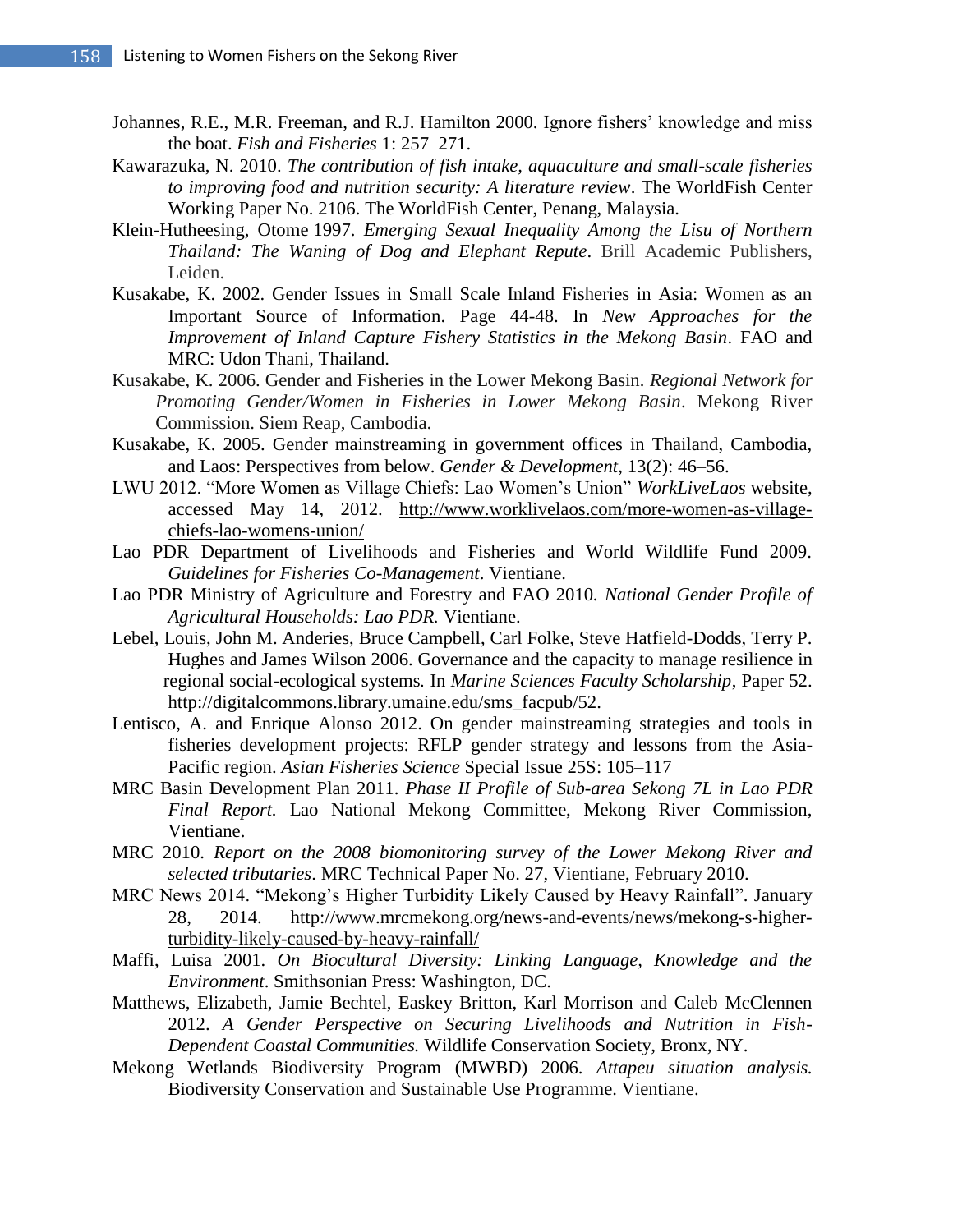- Meusch, Eric, Jintana Yhoung-Aree, Richard Friend, and Simon Funge-Smith 2003. *The role and nutritional value of aquatic resources in the livelihoods of rural people: A participatory assessment in Attapeu Province, Lao PDR*. FAO, Regional Office for Asia and Pacific, Bangkok.
- Moser, Charlotte 2013. *Participation by women fishers in Sekong River fishery management in Lao PDR*. Interim Report. CGIAR Challenge Program on Water and Food-Mekong, Vientiane. http://mekong.waterandfood.org/wp-content/uploads/Interim-Report-11- Mar-2013-Participation-by-Women-Fishers-in-Fishery-Management-in-Sekong-Basin-Lao-PDR.pdf.
- Murray, Una, Kesone Sayasane, and Simon Funge-Smith 1998. *Gender and aquaculture in Lao PDR: A synthesis of a socio-economic and gender analysis of the UNDP/FAO Aquaculture Development Project*. FAO, Regional Office for Asia and Pacific, Bangkok.
- Nelson, Valerie and Tanya Stathers 2009. Resilience, power, culture, and climate: a case study from semi-arid Tanzania, and new research directions. *Gender & Development,* 17(1): 81–94.
- Neumaye, E. and Plumper, T. 2007. *The Gendered Nature of Natural Disasters: The Impact of Catastrophic Events on the Gender Gap in Life Expectancy, 1981-2002*. London School of Economics, University of Essex and Max Planck Institute for Economics, London.
- Olsen, Per and Carl Folke 2004. Adaptive co-management for building resilience in socialecological systems." *Environmental Management* 34(1): 75–90.
- Phonvisay, Aloun 2006. *Fish marketing study in Attapeu province.* Living Aquatic Resources Research Center (LARReC), National Agriculture and Forestry Research Institute. Lao PDR Ministry of Agriculture and Forestry, Vientiane.
- Pomeroy, Robert S., Brenda M. Katon and Ingvild Harkes 1998. *Fisheries co-management: Key conditions and principles drawn from Asian experiences.* International Center for Living Aquatic Resources Management (ICLARM), Manila, Philippines.
- Sengdeuane, Wayakone, Inoue Makoto, and Sachihiko Harashina 2013. Environmental impact assessment in Lao PDR: A comparative study on the gaps between procedures and practice with reference to Japan. *International Journal of Environmental Sciences* 3(6): 2018–2113.
- Shoemaker, Bruce 1998. *Trouble on the Theun-Hinboun: A Field Report on the Socio-Economic and Environmental Effects of the Nam Theun-Hinboun Hydropower Project in Laos*. International Rivers Network, Berkeley, CA.
- Shoemaker, Bruce, Ian G. Baird and Monsiri Baird 2001. *The people and their river: A survey of river-based livelihoods in the Xe Bang Fai River basin in central Lao PDR.* Lao PDR/Canada Fund for Local Initiatives, Vientiane.
- Sriputinibondh, Napaporn, K. Kaing, Nguyen Thi Bich, K. Deeburee, N. Liepvisay, W.D. Hartmann 2004. *Gender mainstreaming in the MRC fisheries programme*. Global Symposium on Gender in Fisheries at the 7th Asian Fisheries Forum, Penang, Malaysia.
- Sultana, Parvin and Paul Thompson 2008. Gender and Local Floodplain Management Institutions: A Case Study from Bangladesh. *Journal of International Development* 20: 53–68.